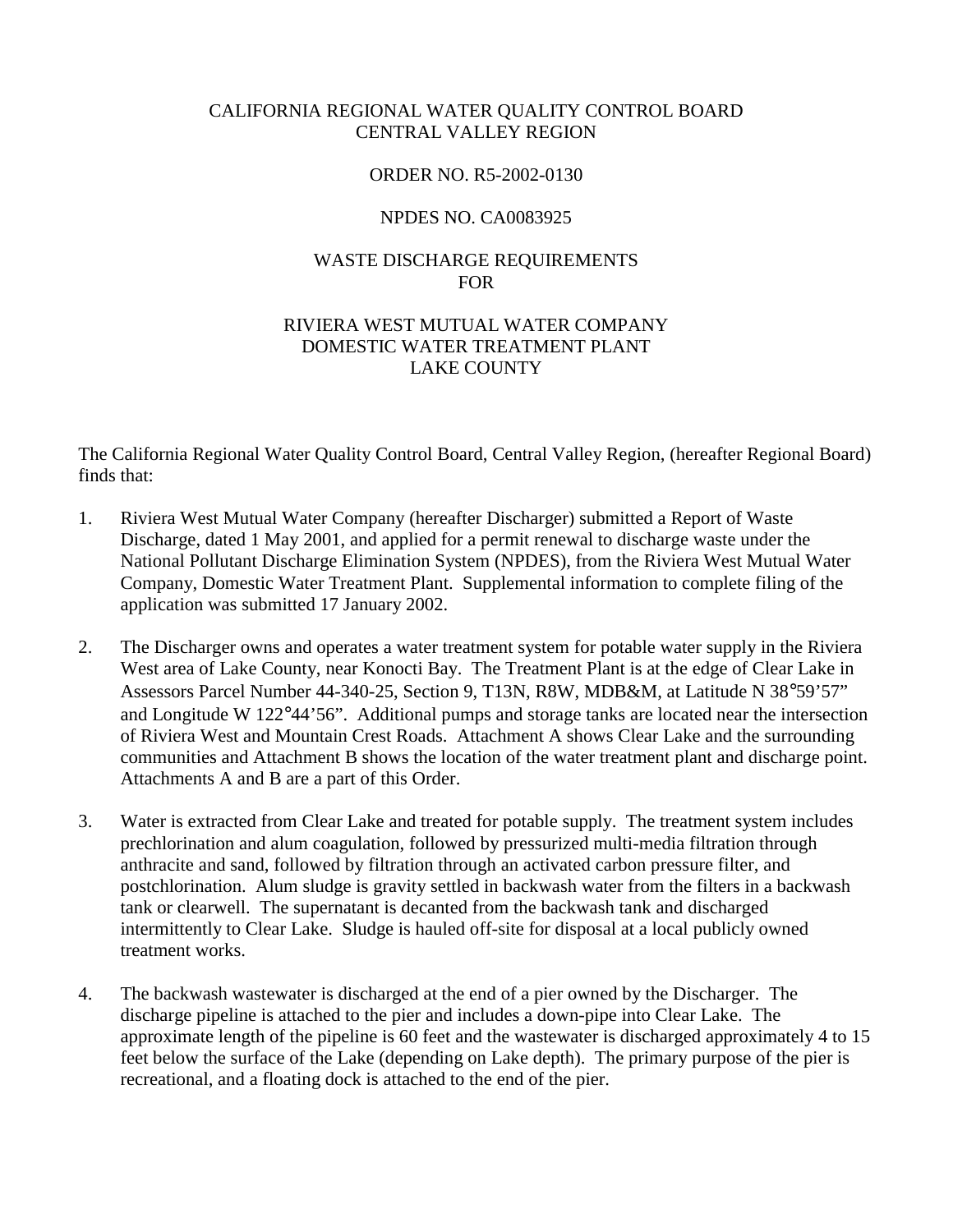5. The Report of Waste Discharge describes the Water Treatment Plant flow rates, in million gallons per day (mgd), as follows:

> Average Daily Flow Rate (Domestic Water) 0.092 mgd (92,000 gallons per day or gpd) Average Daily Flow Rate (Discharged Water) 0.0052 mgd (5,200 gpd) Average Flow Per Discharge 0.0005 mgd Number of Times Per Year Discharge Occurs 300 Average Duration of Each Discharge 3.5 hours Number of Homes Served 197

6. The U.S. Environmental Protection Agency (U.S. EPA) and the Regional Board have classified this discharge as a minor discharge.

# **BASIN PLAN**

- 7. The Regional Board adopted *The Water Quality Control Plan for the California Regional Water Quality Control Board, Central Valley Region, the Sacramento River Basin and the San Joaquin River Basin, Fourth Edition – 1998* (hereafter Basin Plan). The Basin Plan designates beneficial uses, establishes water quality objectives, and contains implementation programs and policies to achieve water quality objectives for all waters of the Basin. These requirements implement the Basin Plan.
- 8. Water treatment system backwash is discharged to Clear Lake. As designated in the Basin Plan, Clear Lake is in the Clear Lake Hydrologic Subarea (513.52), Upper Cache Creek Hydrologic Area (513.50), and Cache Creek Hydrologic Unit (513.00), in the Sacramento Hydrologic Basin. Clear Lake drains into Cache Creek, which flows into the Yolo Bypass, which then drains toward the Sacramento River Delta.
- 9. The Basin Plan states, on page IV-23.00, "*The Porter-Cologne Water Quality Control Act allows the Regional Water Board to prohibit certain discharges (Water Code Section 13243).*" The Basin Plan further states, on page IV-23.00, *"Water Bodies for which the Regional Water Board has held that the direct discharge of wastes is inappropriate as a permanent disposal method include sloughs and streams with intermittent flow or limited dilution capacity. The direct discharge of municipal and industrial wastes (excluding storm water discharges) into the following specific water bodies has been prohibited, as noted*". Clear Lake is included on the list of prohibited water bodies on page IV–24.00 of the Basin Plan. However, the Regional Board has found, by adoption of existing Waste Discharge Requirements Order No. 96-099, that the discharge is different from either industrial or municipal waste. Therefore, the discharge does not violate the Basin Plan prohibition.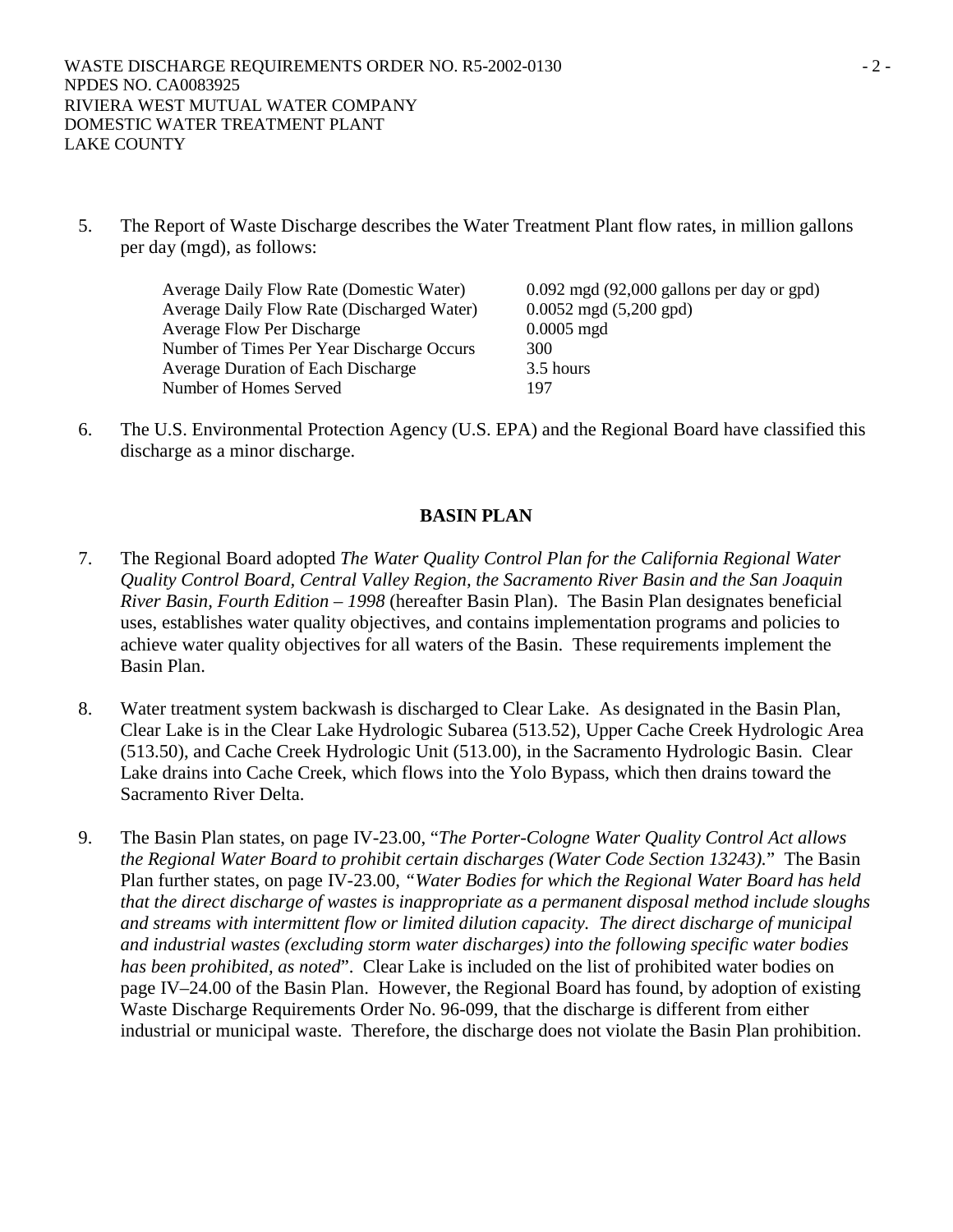# **SURFACE WATER BENEFICIAL USES**

10. The Basin Plan states, on page II-1.00, "*Protection and enhancement of existing and potential beneficial uses are primary goals of water quality planning...*" and "…*disposal of wastewaters is*  [not] a prohibited use of waters of the state; it is merely a use which cannot be satisfied to the *detriment of beneficial uses.*" Existing and potential beneficial uses that currently apply to surface waters of the hydrologic basins are presented in Figure II-1 and Table II-1 of the Basin Plan. The Existing Beneficial Uses of Clear Lake, as identified in Table II-1 of the Basin Plan, are Municipal and Domestic Supply, Irrigation and Stock Watering, Contact and Non-Contact Recreation including esthetic enjoyment, Warm Freshwater Habitat, Warm Spawning Habitat, and Wildlife Habitat. Cold Freshwater Habitat was also identified in Table II-1 as a Potential Beneficial Use of Clear Lake. Additional Beneficial Uses, listed on pages II-1.00 and II-2.00 that apply to Clear Lake, include Groundwater Recharge and Freshwater Replenishment. Upon review of the flow conditions, habitat values, and beneficial uses of Clear Lake, the Regional Board finds that the beneficial uses identified in the Basin Plan for Clear Lake are applicable based on the following facts:

#### a. **Municipal, Domestic, and Agricultural Supply**

The State Water Resources Control Board Resolution No. 88-63, "Sources of Drinking Water", provides that: all surface and ground waters of the State are considered to be suitable or potentially suitable, for municipal or domestic water supply and should be so designated by the Regional Boards. The State Water Resources Control Board (SWRCB) has recorded water rights for municipal, domestic uses, irrigation uses, recreational uses, and fish and wildlife protection and/or enhancement on Clear Lake. Riparian Rights, for landowners along lakes, streams, and rivers, are not recorded with the SWRCB and have precedence over other water rights. There may be other domestic and irrigation uses along Clear Lake that are not registered with the SWRCB. Regional Board staff observed residences, businesses, and recreation areas located adjacent to and near Clear Lake, which may use the water for domestic and irrigation purposes.

The Discharger extracts water from Clear Lake and treats it for domestic supply.

Clear Lake may provide groundwater recharge at times. Groundwater is a designated source of drinking and irrigation water and there may be groundwater wells located near Clear Lake, which provide domestic and irrigation water supply.

## b. **Water Contact and Non-contact Water Recreation and Aesthetic Enjoyment**

The Regional Board has determined that there is direct public access to Clear Lake and there are numerous recreation and residential areas adjacent to the lake. There is swimming, boating, water skiing, other water sports, and fishing on the lake.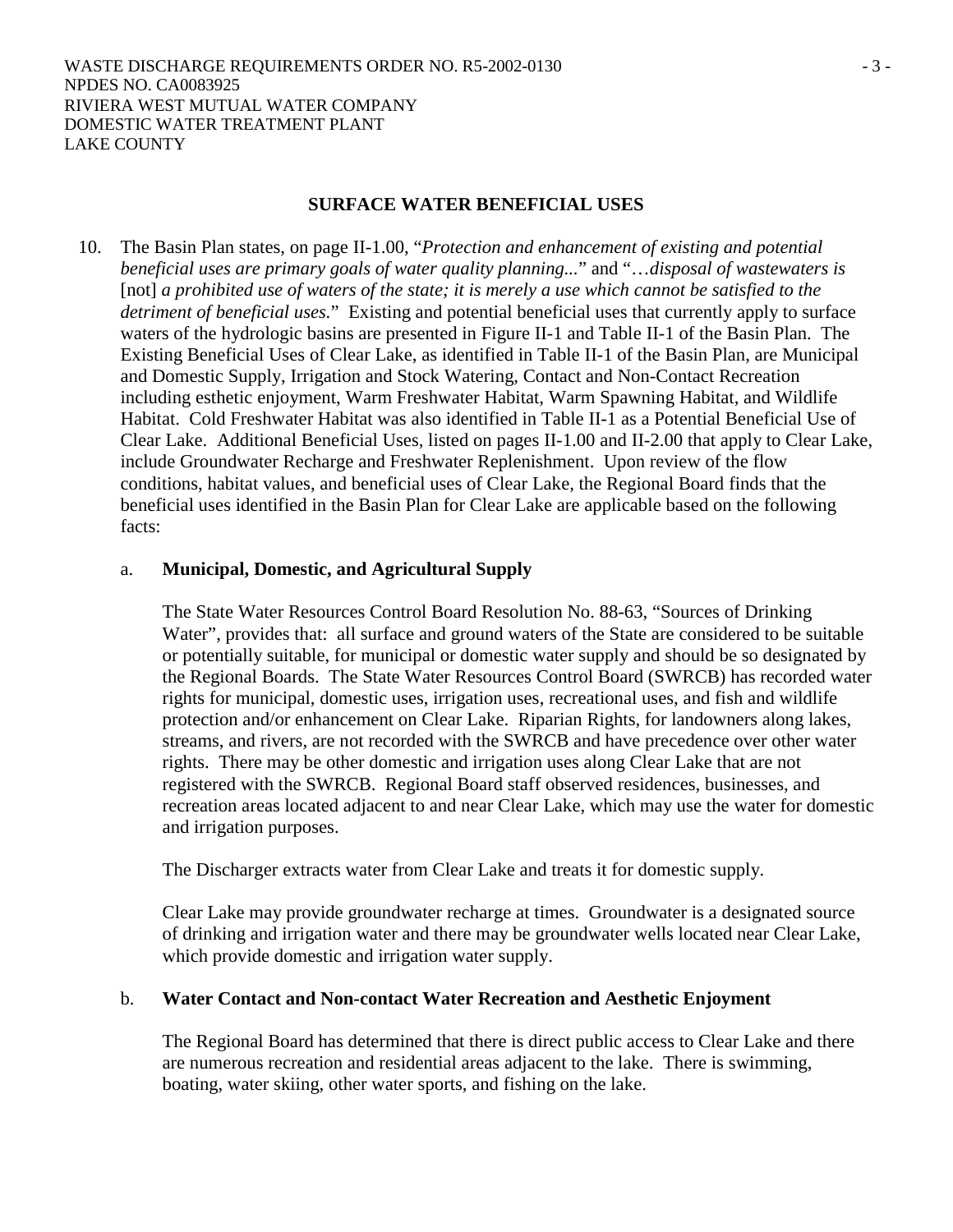# c. **Cold and Warm Freshwater Habitat (including preservation or enhancement of fish and invertebrates), Warm Water Spawning Habitat, and Wildlife Habitat**

The Basin Plan (Table II-1) designates Clear Lake as warm freshwater habitat and potential cold freshwater habitat. The California Department of Fish and Game has recorded the presence of the following species of fish in Clear Lake:

| <b>Black Crappie</b>      | Large Mouth Bass       |
|---------------------------|------------------------|
| <b>Blackfish</b>          | Sacramento Brown Perch |
| Blue Gill                 | Sacramento Pike Minnow |
| <b>Channel Catfish</b>    | Threadfin Shad         |
| Carp                      | Tule Perch             |
| Hitch (Squawfish)         | White Catfish          |
| <b>Inland Silversides</b> | White Crappie          |

The presence of the fish species indicates the habitat designation for Clear Lake is appropriate. The cold freshwater habitat and warm water spawning designations necessitate that the dissolved oxygen concentration in the lake be maintained at, or above, 7.0 mg/*l*.

## d. **Groundwater Recharge**

In areas where the groundwater elevation is below the bottom of the lake, water from the lake will percolate to groundwater. Although specific hydrogeologic information is not available, it is reasonable to assume that at times Clear Lake may provide groundwater recharge. Groundwater provides a source of municipal and irrigation water supply.

## e. **Freshwater Replenishment**

The water in Clear Lake is hydraulically connected to Cache Creek and the Sacramento River Delta. Clear Lake contributes to the quantity and may impact the quality of the water in the downstream waters.

## **GROUNDWATER BENEFICIAL USES**

11. The beneficial uses of the underlying groundwater are municipal and domestic supply, industrial service and process supply, and agricultural supply.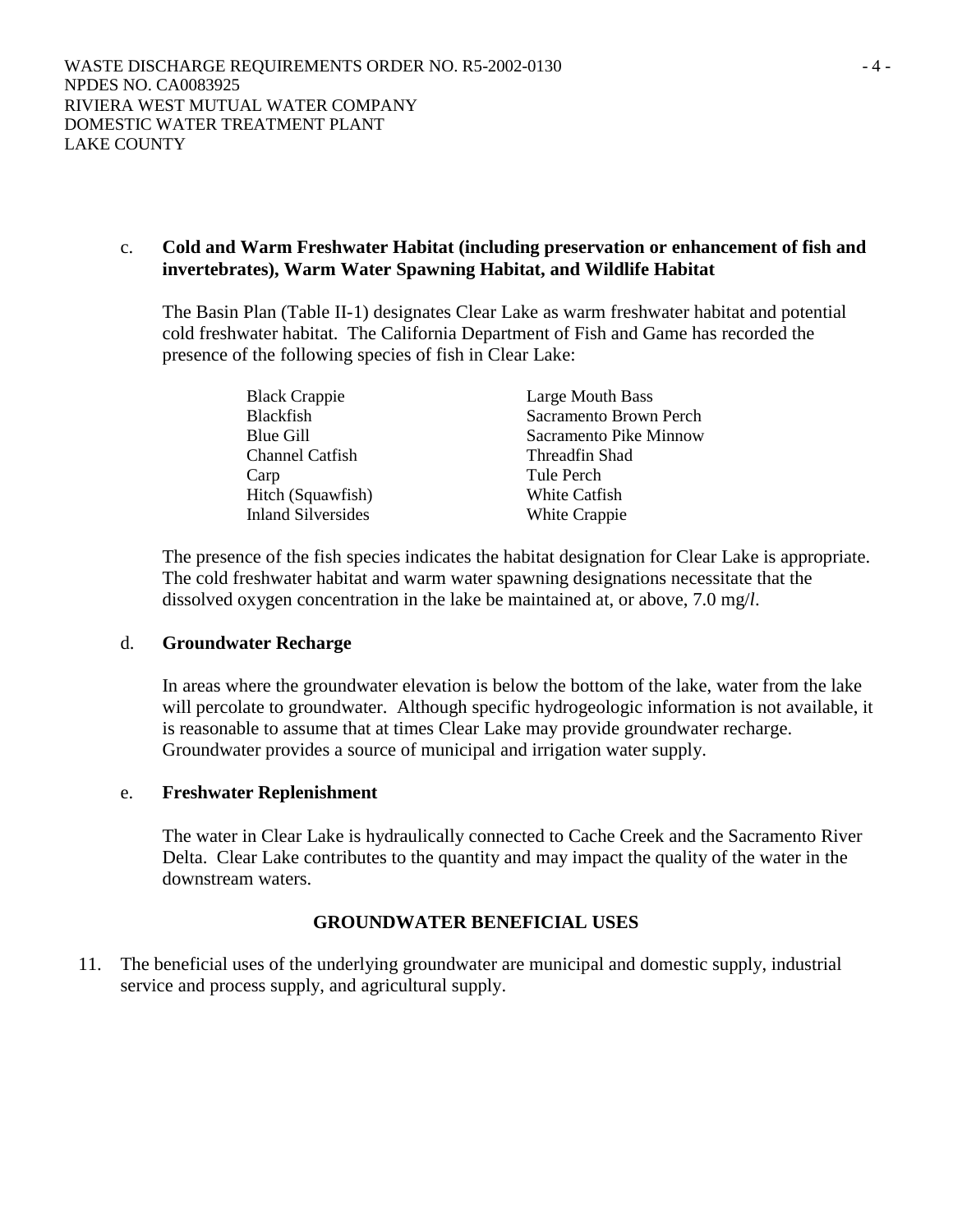# **ESTABLISHING LIMITATIONS/STUDIES**

#### 12. **NTR/CTR**

U.S. EPA adopted the *National Toxics Rule* (NTR) on 5 February 1993 and the *California Toxics Rule* (CTR) on 18 May 2000. These Rules contain criteria for priority pollutants and water quality standards applicable to this discharge. The State Water Resources Control Board adopted the *Policy for Implementation of Toxics Standards for Inland Surface Waters, Enclosed Bays, and Estuaries of California* (known as the State Implementation Plan or SIP), which contains guidance on implementation of the NTR and the CTR.

## 13. **Pollutant Study**

Federal regulations require effluent limitations for all pollutants that are or may be discharged at a level that will cause or have the reasonable potential to cause, or contribute to an in-stream excursion above a narrative or numerical water quality standard. This Order contains provisions that:

- a. Require the Discharger to conduct a study to determine whether concentrations of NTR, CTR, or other pollutants in the discharge cause or contribute to an in-stream excursion above a water quality or Basin Plan numeric or narrative objective;
- b. Require the Discharger to submit information to calculate effluent limitations for those constituents in the discharge that have a reasonable potential to cause or contribute to an instream excursion above a water quality objective; and
- c. Allow the Regional Board to reopen this Order and include effluent limitations for those constituents.

On 10 September 2001, the Executive Officer issued a letter, in conformance with Section 13267 of the California Water Code, requiring the Discharger to prepare a technical report assessing water quality. This Finding is intended to be consistent with the requirements for the technical report, in requiring sampling for NTR, CTR, and additional constituents, to determine the full water quality impacts of the discharge. The technical report requirements list specific constituents, detection levels, acceptable time frames, and report requirements. The technical report requirements shall take precedence in resolving any conflicts.

#### 14. **Discharge Limitations**

Federal regulations require effluent limitations for all pollutants that are or may be discharged at a level that will cause or have the reasonable potential to cause, or contribute to an in-stream excursion above a narrative or numerical water quality standard. Based on information submitted as part of the application, the Regional Board finds that the discharge does have a reasonable potential to cause or contribute to an in-stream excursion above water quality standards and objectives for the constituents discussed below. Effluent limitations and/or studies have been included in this Order.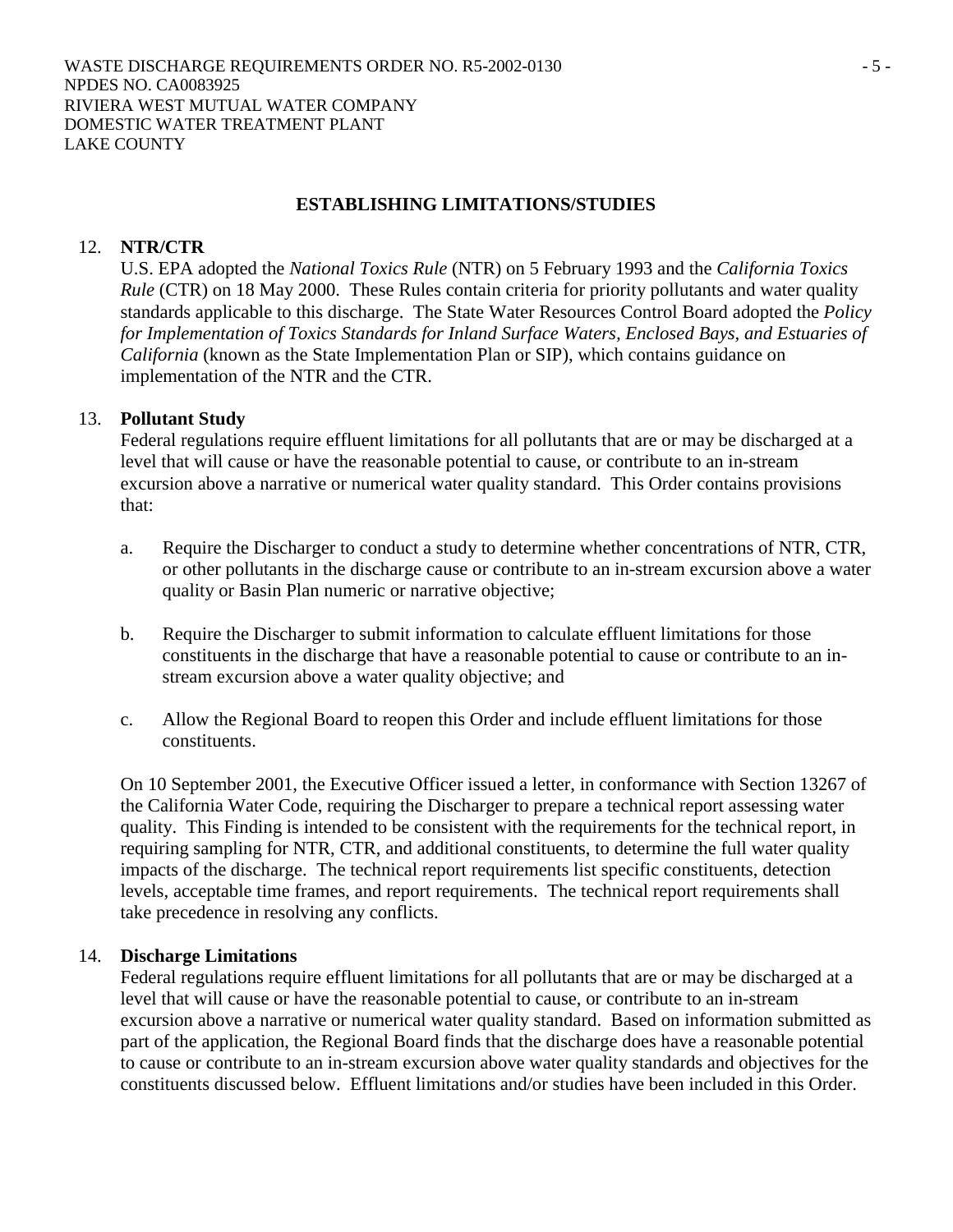WASTE DISCHARGE REQUIREMENTS ORDER NO. R5-2002-0130  $-6$ NPDES NO. CA0083925 RIVIERA WEST MUTUAL WATER COMPANY DOMESTIC WATER TREATMENT PLANT LAKE COUNTY

Wastewater from the treatment facility is discharged to Clear Lake. Monitoring reports have not been submitted and no sampling has been conducted to show that assimilative capacity exists for any constituents discharged to Clear Lake. In addition, there has been no analysis of Clear Lake to show that currents in the lake would provide mixing for mixing zone or dilution credits. In general, lake and reservoir systems tend to accumulate pollutants. Therefore, dilution has not been considered in establishing discharge limitations. To protect the beneficial uses of Clear Lake, limitations, both acute and chronic, have been established as end-of-pipe limits.

#### a. **Consideration of Dissolved Oxygen Limits**

The Basin Plan, on page III-5.00, identifies a numerical Water Quality Objective for Dissolved Oxygen (DO) of 7 mg/l, in waters designated for cold water beneficial uses. As specified in Table II-1 of the Basin Plan, cold water habitat is a potential Beneficial Use of Clear Lake. Therefore, the proposed Order contains an Effluent Limitation for DO of 7 mg/l.

#### b. **Consideration of pH Limits**

On page III-5.00, the Basin Plan Water Quality Objective for pH states "*The pH shall not be depressed below 6.5 nor raised above 8.5. Changes in normal ambient pH levels shall not exceed 0.5 in fresh waters with designated COLD or WARM beneficial uses.*" As specified in Table II-1 of the Basin Plan, cold water habitat is a potential Beneficial Use and warm water habitat is a designated Beneficial Use of Clear Lake. The existing Order has an Effluent Limitation that specifies that the discharge shall not have a pH less than 6.0 nor greater than 9.0. However, this limitation does not conform to the Water Quality Objective. Therefore, the proposed Order contains Effluent Limitations for pH based on the Basin Plan Water Quality Objective, that pH must be maintained between 6.5 and 8.5.

#### c. **Consideration of Temperature Limits**

The Discharger removes water from Clear Lake, treats it to drinking water standards, and discharges filter backwash back into Clear Lake. On page III-8.00, the Basin Plan Water Quality Objective for temperature states, "*At no time or place shall the temperature of COLD or WARM interstate waters be increased more than 5*°*F above natural receiving water temperature.*"

Comparison of the discharge temperature with the temperature of the Lake would require collecting temperature samples from Clear Lake. However, collecting temperature data from Clear Lake involves more variables than encompassed by the scope of the proposed Order. Therefore, Effluent Limitations are not proposed at this time. The proposed Order contains Receiving Water Limitations based on the Basin Plan Water Quality Objective. The proposed Order also contains a Provision for the Discharger to report raw water, effluent, and receiving water temperature data, and consult with the California Department of Fish and Game regarding the impact the discharge temperature has on Clear Lake fisheries. The Provision also allows the Regional Board to reopen the Order and establish Effluent Limitations for temperature if new data indicates Effluent Limitations are warranted.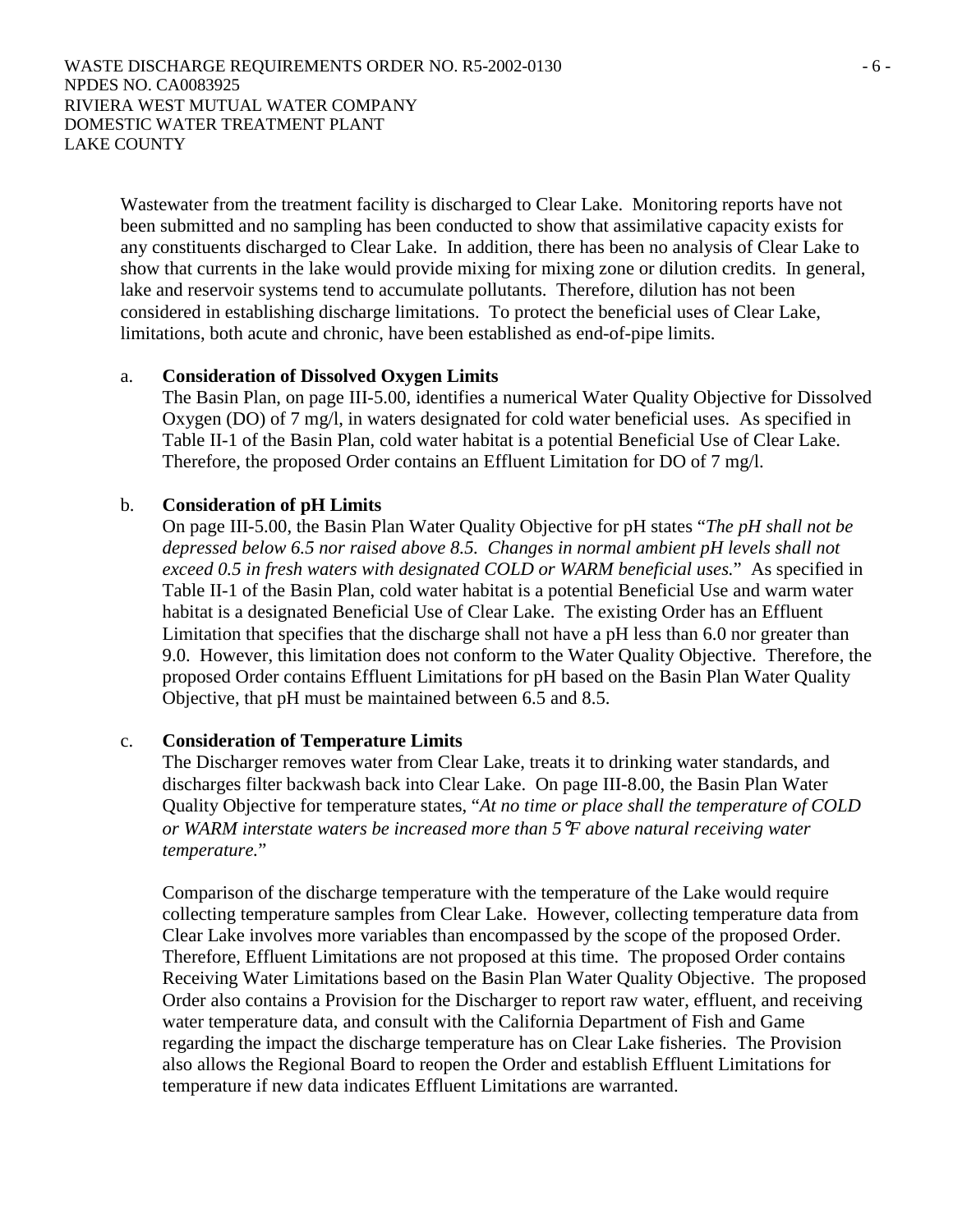#### d. **Consideration of Turbidity Limits**

The Discharger removes water from Clear Lake, treats it to drinking water standards, and discharges filter backwash back into Clear Lake. The water treatment process results in accumulation of solids and the discharge of filter backwash into Clear Lake. The filter backwash may be higher in turbidity than the waters of Clear Lake. On page III-9.00, the Basin Plan Water Quality Objective for turbidity states, *"Waters shall be free of changes in turbidity that cause nuisance or adversely affect beneficial uses."*

The existing Order contains an Effluent Limitation for Turbidity of 20 NTU. However, the explanation for establishing the turbidity limitation at 20 NTU was not included in the existing Order; the value was not a former Basin Plan Water Quality Objective and it is not consistent with current Objectives. Therefore, the proposed Order does not contain the 20 NTU Effluent Limitation.

The proposed Order contains Receiving Water Limitations based on the Basin Plan Water Quality Objective for turbidity. However, establishing the turbidity of Clear Lake waters in the vicinity of the discharge is beyond the scope of this Order and the resources of the Discharger. The volume of the discharge is miniscule in comparison to the volume of Clear Lake. Therefore, the impact of the turbidity of the discharge upon the turbidity of the waters of Clear Lake is minimal and Effluent Limitations are not proposed. The proposed Order contains a Provision to reopen the Order and establish Effluent Limitations, if additional turbidity information indicates that Effluent Limitations are warranted.

#### e. **Consideration of Limits for Electrical Conductivity and Total Dissolved Solids**

The Discharger removes water from Clear Lake, treats it to drinking water standards, and discharges filter backwash back into Clear Lake. The water treatment process results in accumulation of solids and the discharge of filter backwash into Clear Lake. The solids and filter backwash may be higher in Electrical Conductivity (EC) and Total Dissolved Solids (TDS) than Clear Lake. Title 22 of the California Code of Regulations, contains Secondary Maximum Contaminant Levels (MCLs) for EC and TDS as follows:

|                 | Recommended | Upper | <b>Short Term</b> |
|-----------------|-------------|-------|-------------------|
| Constituent     | Level       | Level | Maximum           |
| $EC$ (µmhos/cm) | 900         | 1600  | 2200              |
| $TDS$ (mg/l)    | 500         | 1000  | 1500              |

Irrigation supply is a beneficial use of both surface and groundwater. An EC limitation of 700 µmhos/cm is recommended to protect salt-sensitive crops. Clear Lake is used for irrigation. The discharge from the water treatment facility has the potential to discharge wastewater that has high EC and TDS. Therefore, Effluent Limitations for EC and TDS, based on the Secondary MCLs have been included in the proposed Order. Because the Effluent Limitations are based on existing Drinking Water Objectives, a schedule for compliance with the EC and TDS Effluent Limitations is included in the accompanying Cease and Desist Order No. R5-2002-0131.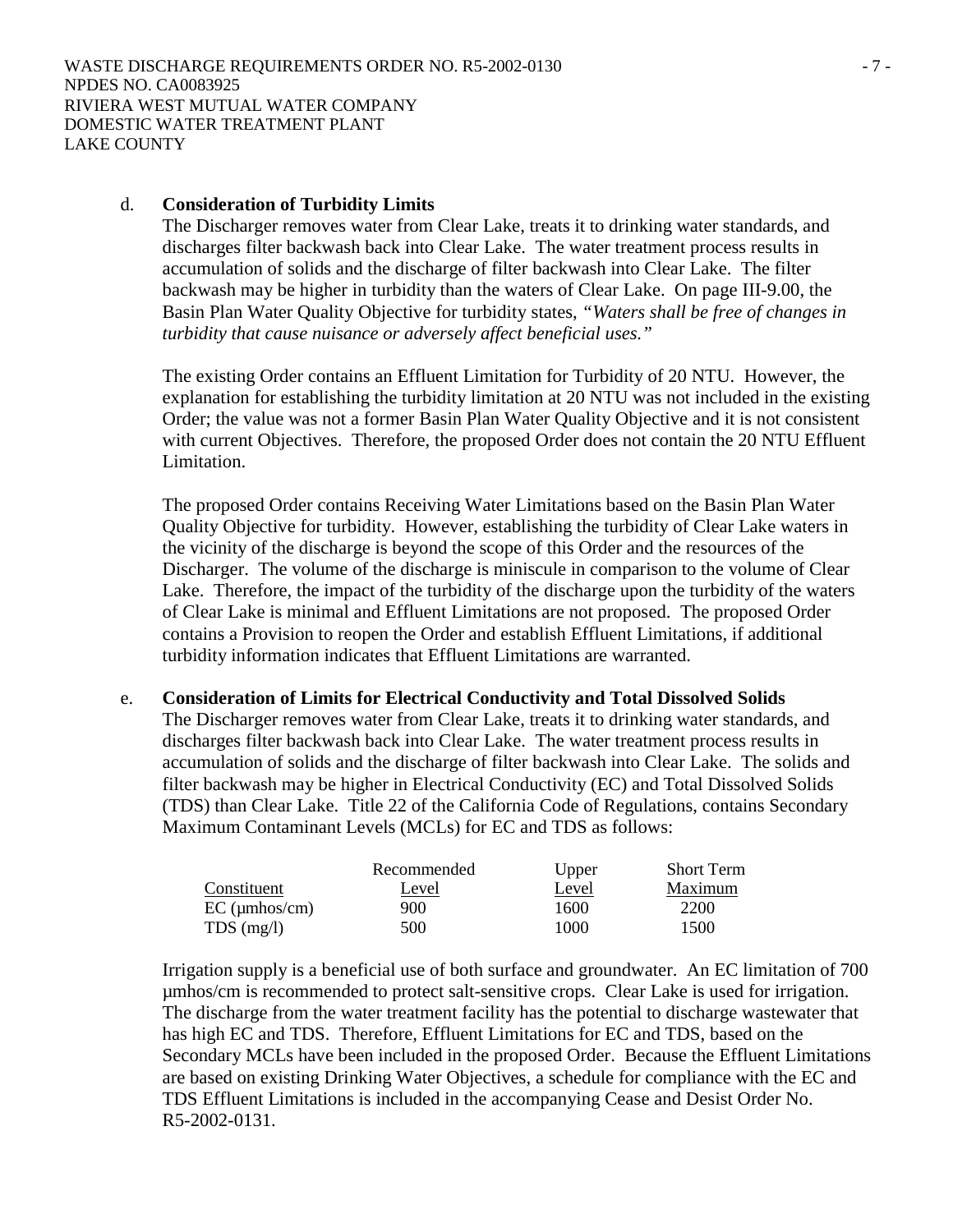#### f. **Consideration of Chlorine Limits**

The Basin Plan prohibits the discharge of toxic materials in toxic concentrations. Chlorine can cause toxicity to aquatic organisms when discharged to surface waters in sufficient concentrations. U.S. EPA recommends, in its Ambient Water Quality Criteria for the Protection of Fresh Water Aquatic Life, that chlorine concentrations not exceed 0.02 mg/l as a 1-hour average (daily maximum) and 0.01 mg/l as a 4-day average. The Discharger uses chlorine for disinfection as part of the water treatment process, and as a result, may discharge chlorine to Clear Lake. The use of chlorine in the treatment process presents a reasonable potential that chlorine residual could be discharged in toxic concentrations. The existing Order contains an Effluent Limitation for chlorine of 0.1 mg/l as a Daily Maximum, which does not conform to U.S. EPA criteria. Therefore, in the proposed Order, Effluent Limitations for chlorine residual based on Ambient Water Quality Criteria, have been included to protect the aquatic life beneficial uses of Clear Lake. The Discharger has the capability of installing a temporary dechlorination system to meet the discharge limitations for chlorine. A temporary system can quickly be installed to add a dechlorination chemical. Because the Effluent Limitations are based on the Narrative Toxicity Objective, the requirement for immediate compliance with the chlorine limitations is included in the accompanying Cease and Desist Order No. R5-2002-0131.

#### g. **Consideration of Bromodichloromethane Limits**

Bromodichloromethane was detected in an effluent sample at 1.5 µg/l. In the CTR, the U.S. EPA has listed a criterion for the protection of Human Health  $(10^{-6}$  risk for carcinogens), for Consumption of Water and Organisms, at 0.56 µg/l. The detected concentration exceeds the criterion. Therefore, an Effluent Limitation for Bromodichloromethane of 0.56 µg/l has been established in the proposed Order. The effluent concentration of Bromodichloromethane threatens to exceed the proposed Effluent Limitation, which was based on the CTR. Therefore, the proposed Order contains a Provision with a compliance schedule for implementing the Effluent Limitations for Bromodichloromethane. The Provision also allows the Regional Board to reopen the Order to modify the Bromodichloromethane Effluent Limitations based on the adoption of new criteria by U.S. EPA and/or information collected by the Discharger in the monthly monitoring reports.

## h. **Consideration of Aluminum Limits**

This Order and the Basin Plan prohibit the discharge of toxic constituents in toxic amounts. Aluminum is an element that is found naturally in soils and the water that comes in contact with the soil. The Discharger uses alum (Aluminum sulfate) as a coagulant in the water treatment process, and as a result, may discharge aluminum to Clear Lake. The U.S. EPA has developed Drinking Water Standards and Ambient Water Quality Criteria for the Protection of Freshwater Aquatic Life for aluminum. The use of aluminum in the treatment process presents a reasonable potential that aluminum could be discharged in toxic concentrations. It is possible for the Discharger to stop discharging or significantly reduce aluminum by replacing alum with a different coagulant. The proposed Order contains Effluent Limitations of 87 µg/l on a 4-Day Average, and 750 µg/l on a 1-Hour Average, based on Ambient Water Quality Criteria. Because the imposition of Effluent Limitations is based on the Narrative Toxicity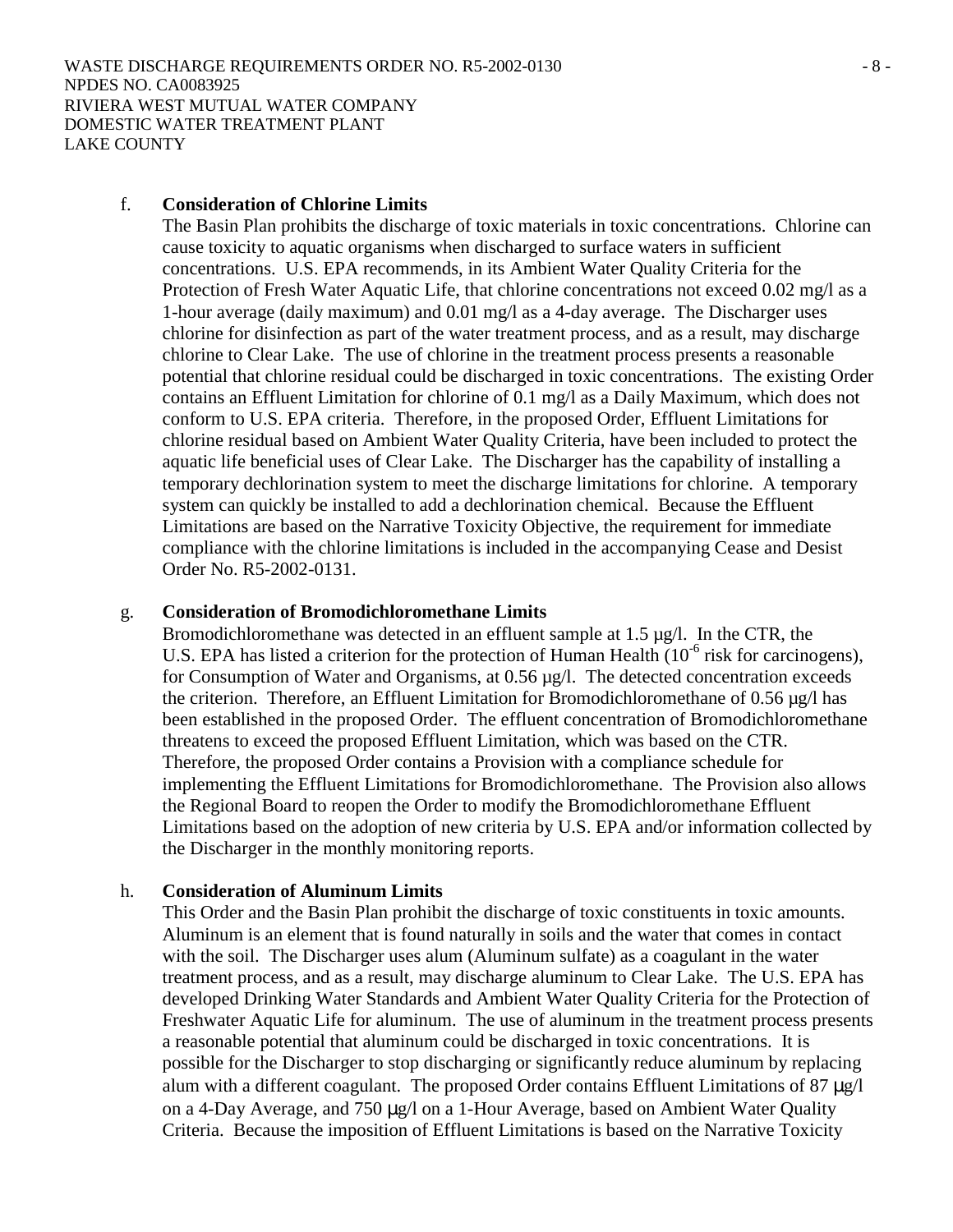Objective, a compliance schedule is included in the accompanying Cease and Desist Order No. R5-2002-0131.

#### i. **Consideration of Mercury Limits**

#### **Water Quality Limited Segments/303(d) List**

On page IV-7.00, the Basin Plan defines Water Quality Limited Segments (WQLSs) as "*those sections of lakes, streams, rivers, or other fresh water bodies where water quality does not meet (or is not expected to meet) water quality standards even after the application of appropriate effluent limitations for point sources*." The Basin Plan goes on to state on page IV-7.00, "*Additional treatment beyond minimum federal requirements will be imposed on dischargers to WQLSs. Dischargers will be assigned or allocated a maximum allowable load of critical pollutants so that water quality objectives can be met in the segment.*" The Basin Plan contains a list (known as the 303(d) List) of WQLSs in Appendix Item 38.

Mercury is included on the 303(d) list, as a pollutant that causes impairment of Clear Lake. Mercury concentrations in water samples from Clear Lake have exceeded 0.050  $\mu$ g/l, the Human Health criterion for mercury, for consumption of water and aquatic organisms. Mercury concentrations in tissue from fish and birds, living in and on Clear Lake, have also exceeded health criteria. Therefore, the discharge from the water treatment facility must not cause or contribute to increased mercury levels in fish tissue to meet the requirements of the anti-degradation policy described in Resolution No. 68-16 and the anti-degradation policy described in the Code of Federal Regulations 40 CFR 131.12(a)(1) (included in the Basin Plan as Appendix Items 2 and 39, respectively).

## **California Toxics Rule Criteria for Mercury**

The Human Health criterion  $(10^{-6}$  risk for carcinogens) in the CTR for mercury, for consumption of water and aquatic organisms, is  $0.050 \mu g/l$ . U.S. EPA acknowledges in the Code of Federal Regulations, 40 CFR Part 131, that Human Health criteria may not be protective of some aquatic or endangered species and that "more stringent mercury limits may be determined and implemented through use of the State's narrative criterion." In the CTR, the U.S. EPA reserved the mercury criteria for freshwater and aquatic life and may adopt new criteria at a later date.

#### **California Toxics Rule/Intake Water Credits**

On pages 17 and 18, the State Implementation Plan (SIP) for the CTR also contains Section 1.4.4 Intake Water Credits, which states that after the Discharger has met five conditions (specified in the SIP) to the satisfaction of the Regional Board:

*"A RWQCB may consider priority pollutants in intake water on a pollutant-by-pollutant and discharge-by-discharge basis when establishing water quality-based effluent limitations…* 

*Where the above conditions are met, the RWQCB may establish effluent limitations allowing the facility to discharge a mass and concentration of the intake water pollutant that is no greater than the mass and concentration found in the facility's intake water…*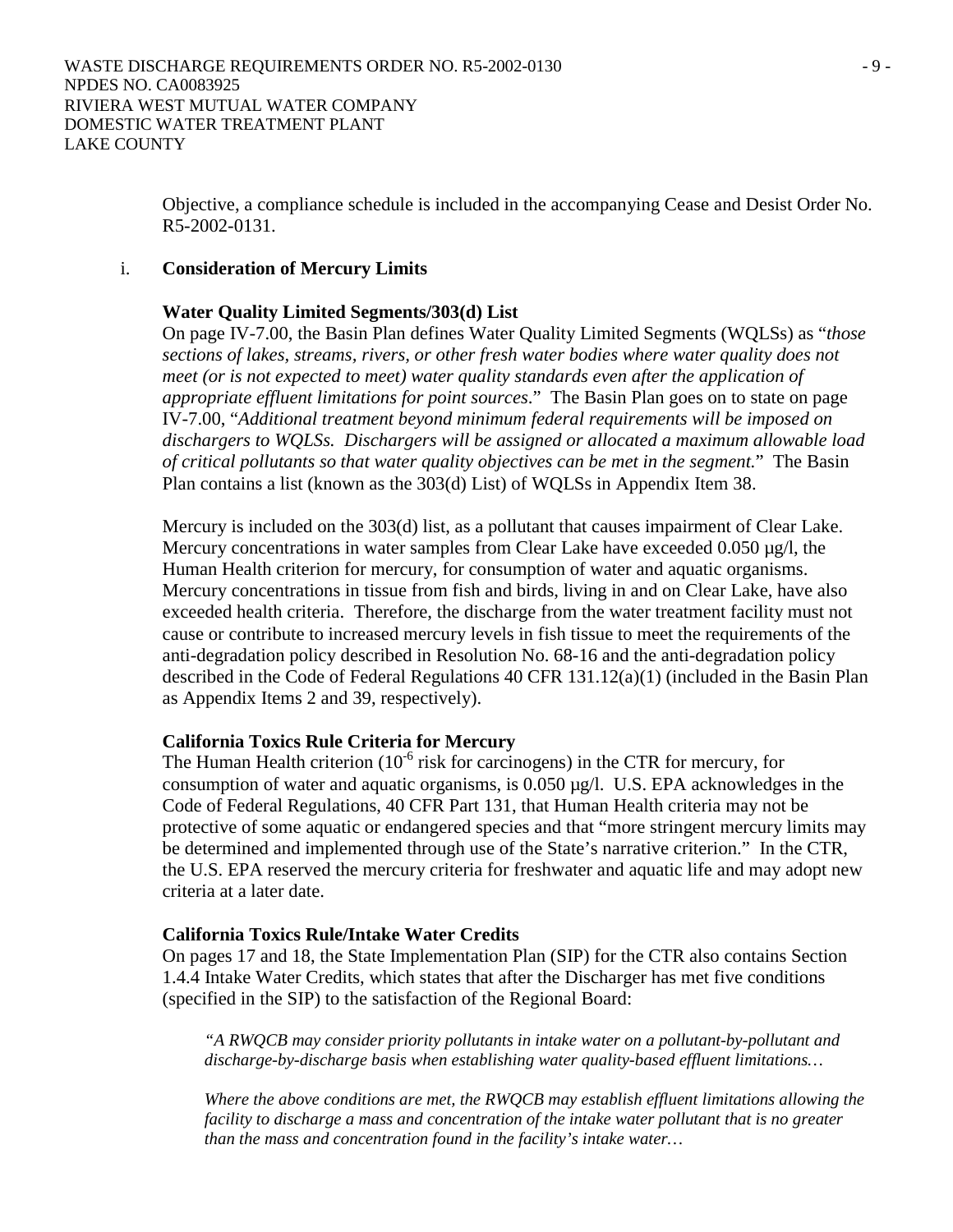*The permit shall specify how compliance with mass- and concentration-based limitations for the intake water pollutant will be assessed. This may be done by basing the effluent limitation on ambient background concentration data. Alternatively, the RWQCB may determine compliance by simultaneously monitoring the pollutant concentration in the intake water and in the effluent. This monitoring may be supplemented by monitoring internal waste streams or by a RWQCB evaluation of the use of best management practices."* 

#### As defined in the SIP in Appendix 1:

*"Best Management Practices (BMPs) are methods, measures, or practices designed and selected to reduce or eliminate the discharge of pollutants to surface waters from the point and nonpoint source discharges including storm water. BMPs include structural and non-structural controls, and operation and maintenance procedures, which can be applied before, during, and/or after pollution producing activities."* 

#### **Application of Intake Water Credits**

To consider Intake Water Credits when establishing discharge limits for mercury to Clear Lake, the conditions listed in the SIP must be met by the discharge, as follows:

- Condition (1) Concentrations of mercury in water samples from Clear Lake exceed current water quality standards;
- Condition (2) There are, as yet, no TMDLs established for Clear Lake;
- Condition (3) The Discharger extracts water from Clear Lake, treats it for drinking water consumption, and discharges backwash from the filters back into Clear Lake.
- Conditions (4) and (5) –Because the only source of filter backwash water is Clear Lake, discharging it back into Clear Lake will not increase the mass of mercury discharged. The filter process does not alter mercury chemically, but mercury may be more concentrated in the backwash discharge than in Clear Lake. Therefore, a massbased Effluent Limit for mercury qualifies for Intake Water Credits, while a concentration-based Effluent Limit does not.

#### **Concentration-Based Effluent Limitation for Mercury**

Clear Lake is known to contain mercury concentrations in excess of water quality standards. The Discharger extracts water from Clear Lake, treats it for drinking water supply, and discharges backwash from the water treatment filters back into Clear Lake. The filter backwash discharge into Clear Lake may contain mercury in excess of water quality standards and at higher concentrations than the water in Clear Lake. Methylmercury probably also concentrates in the discharge and is the form of mercury of greatest concern. However, there is currently no standard method to translate the fish tissue concentration of methylmercury into a water column concentration. The Code of Federal Regulations, 40 CFR 122.44(d)(1)(iii), states that when a discharge causes, has the reasonable potential to cause, or contributes to an in-stream excursion above allowable numeric criteria for an individual pollutant, the NPDES permit must contain an effluent limit. Clear Lake is a source of drinking water. Therefore, based on the considerations enumerated and discussed above, a concentration-based Effluent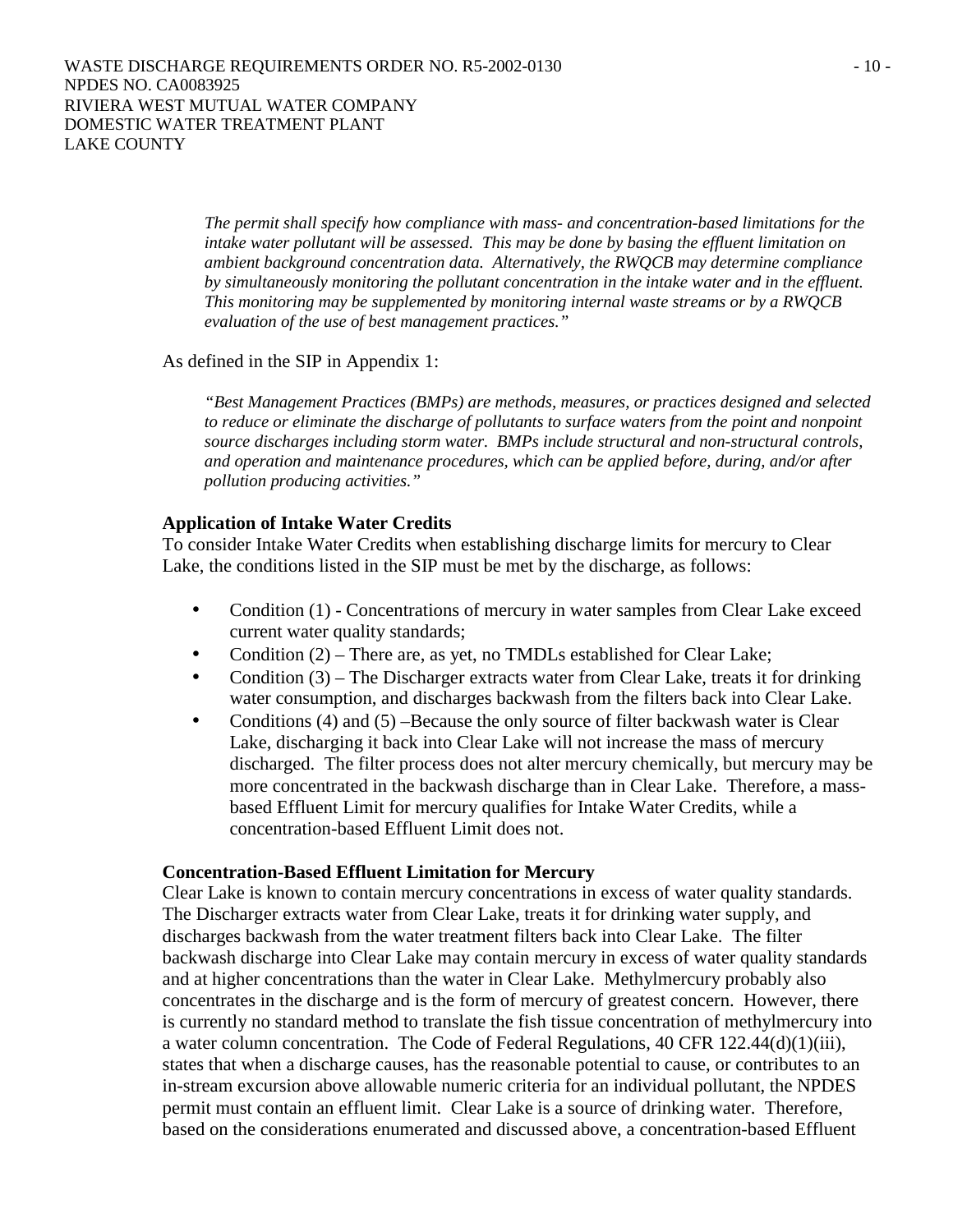Limitation has been established for mercury, in the proposed Order, at the Human Health Criterion of 0.050 µg/l.

#### **Mass-Based Effluent Limitation for Mercury**

The proposed Order contains a mass-based Effluent Limitation for mercury, such that the mass of mercury in the discharge shall not exceed the monthly mass of mercury in water samples from Clear Lake. The mass of mercury in the discharge and in lake samples must be calculated for each reporting period. The Effluent Limitation is calculated by multiplying the volume of water extracted per month by the concentration of mercury reported by the laboratory. The amount of mercury that is discharged, and that must be compared to the Effluent Limitation, must be calculated by multiplying the total volume discharged per month by the concentration of mercury in the effluent reported by the laboratory.

Because the Effluent Limitations are based on the CTR, the proposed Order contains a Provision with a schedule for implementing the Effluent Limitations for mercury. The Provision also allows the Regional Board to reopen the Order to modify the mercury Effluent Limitations based on the adoption of new mercury criteria by U.S. EPA and/or information collected by the Discharger in the monthly monitoring reports.

15. This Order contains new Effluent Limitations for Dissolved Oxygen (DO), pH, Chlorine, Electrical Conductivity (EC), Total Dissolved Solids (TDS), Bromodichloromethane, Aluminum, and Mercury. This Order contains Provisions with compliance schedules for the Discharger to implement the necessary improvements to comply with the new Mercury and Bromodichloromethane Limitations. The accompanying Cease and Desist Order contains schedules for compliance with the new EC, TDS, Chlorine, and Aluminum Limitations.

## **BASIN PLAN WATER QUALITY OBJECTIVE FOR TOXICITY**

16. The Basin Plan contains a narrative Water Quality Objective for Toxicity on page III-8.00, which states in part:

> *"All waters shall be maintained free of toxic substances in concentrations that produce detrimental physiological responses in human, plant, animal, or aquatic life. This objective applies regardless of whether the toxicity is caused by a single substance or the interactive effect of multiple substances. Compliance with this objective will be determined by analyses of indicator organisms, species diversity, population density, growth anomalies, and biotoxicity tests of appropriate duration or other methods as specified by the Regional Water Board…*

*As a minimum, compliance with this objective… shall be evaluated with a 96-hour bioassay…* 

*In addition, effluent limitations based upon acute biotoxicity tests of effluents will be prescribed where appropriate…"*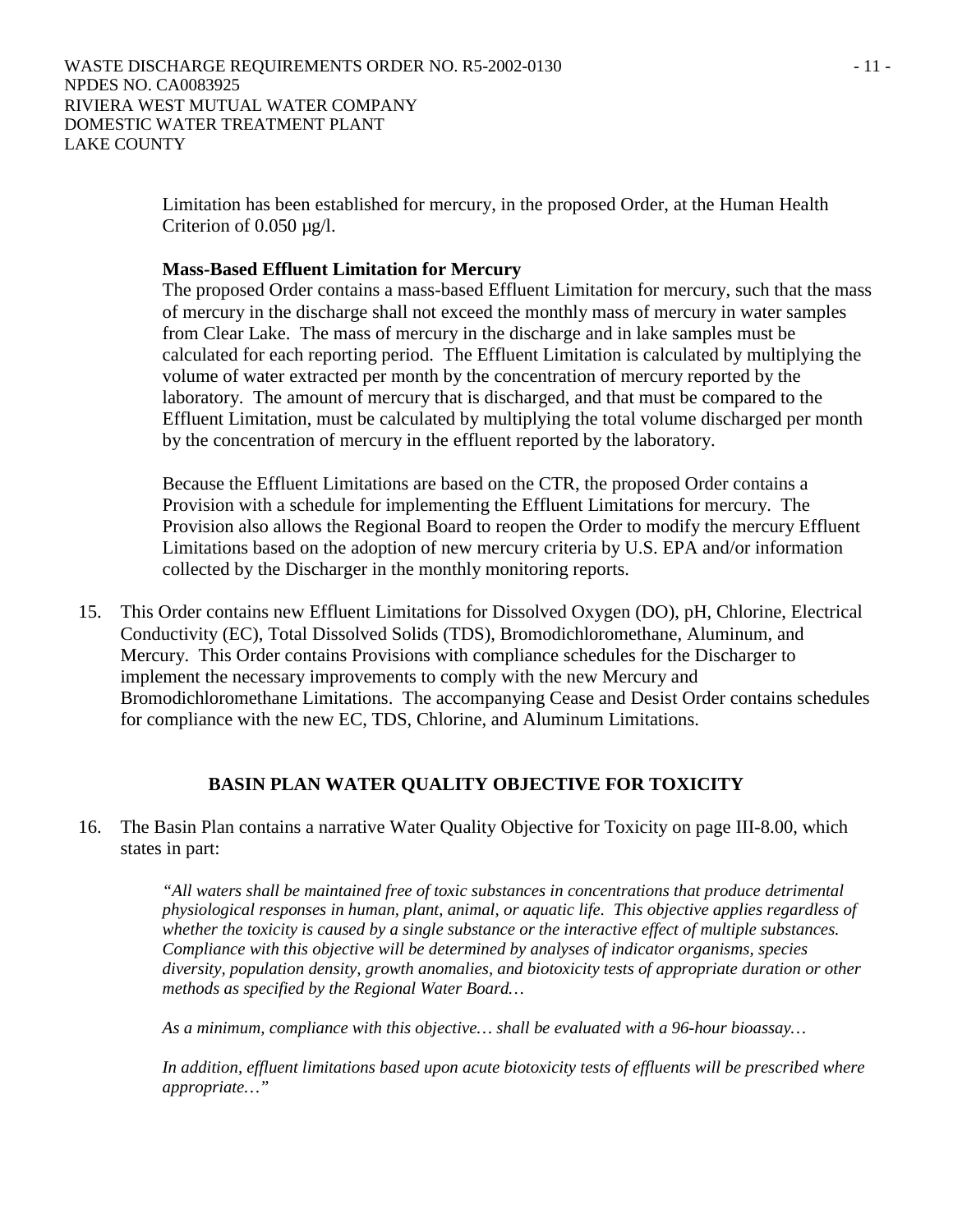The existing Order has no Provisions, Effluent Limitations or monitoring and reporting requirements for toxicity. The proposed Order contains an Effluent Limitation for the 96-hour bioassay. The proposed Monitoring and Reporting Program contains requirements for conducting chronic biotoxicity tests. The proposed Order also contains a Provision for establishing Effluent Limitations, if necessary based on the results of the chronic biotoxicity tests.

## **VIOLATIONS OF REPORTING REQUIREMENTS**

17. The Regional Board adopted existing Waste Discharge Requirements Order No. 96-099 on 3 May 1996. Provision E.3 states, "*The Discharger shall comply with the attached Monitoring and Reporting Program No. 96-099, which is part of this Order, and any revisions thereto, as ordered by the Executive Officer.*" The Monitoring and Reporting Program specifies the frequency of monitoring and constituents to be monitored. The Monitoring and Reporting Program specifies that monitoring data for Raw Water Supply, Surface Water Effluent, and Receiving Water is to be submitted quarterly and Sludge monitoring data is to be submitted annually. The Discharger, in violation of Provision E.3, has submitted no quarterly or annual monitoring reports. Past failures to submit monitoring reports indicate that the Discharger threatens to violate the similar Provision in the proposed Order. The accompanying Cease and Desist Order No. R5-2002-0131 requires that the Discharger begin submittal of monitoring reports immediately.

Continued failure to submit monitoring reports may result in additional enforcement, including Administrative Civil Liability. Failure to submit monitoring reports is a violation of Section 13383 of the California Water Code, which gives the Regional Board the authority to establish monitoring and reporting requirements for NPDES permits. Civil Liability for violation of Section 13383 is up to \$10,000 for each day in which the violation occurs. In addition, failure to submit monitoring reports is a violation of Section 13267 of the California Water Code, which gives the Regional Board authority to require submittal of technical reports. Civil Liability for violation of Section 13267 is up to \$1,000 per day in which the violation occurs.

## **GENERAL INFORMATION**

- 18. The action to adopt an NPDES permit is exempt from the provisions of Chapter 3 of the California Environmental Quality Act (CEQA) (Public Resources Code Section 21000, et seq.), which requires preparation of an environmental impact report or negative declaration in accordance with Section 13389 of the California Water Code.
- 19. The permitted discharge is consistent with the antidegradation provisions of 40 CFR 131.12 and State Water Resources Control Board Resolution 68-16. Compliance with these requirements will result in the use of best practicable treatment or control of the discharge. The impact on existing water quality will be insignificant.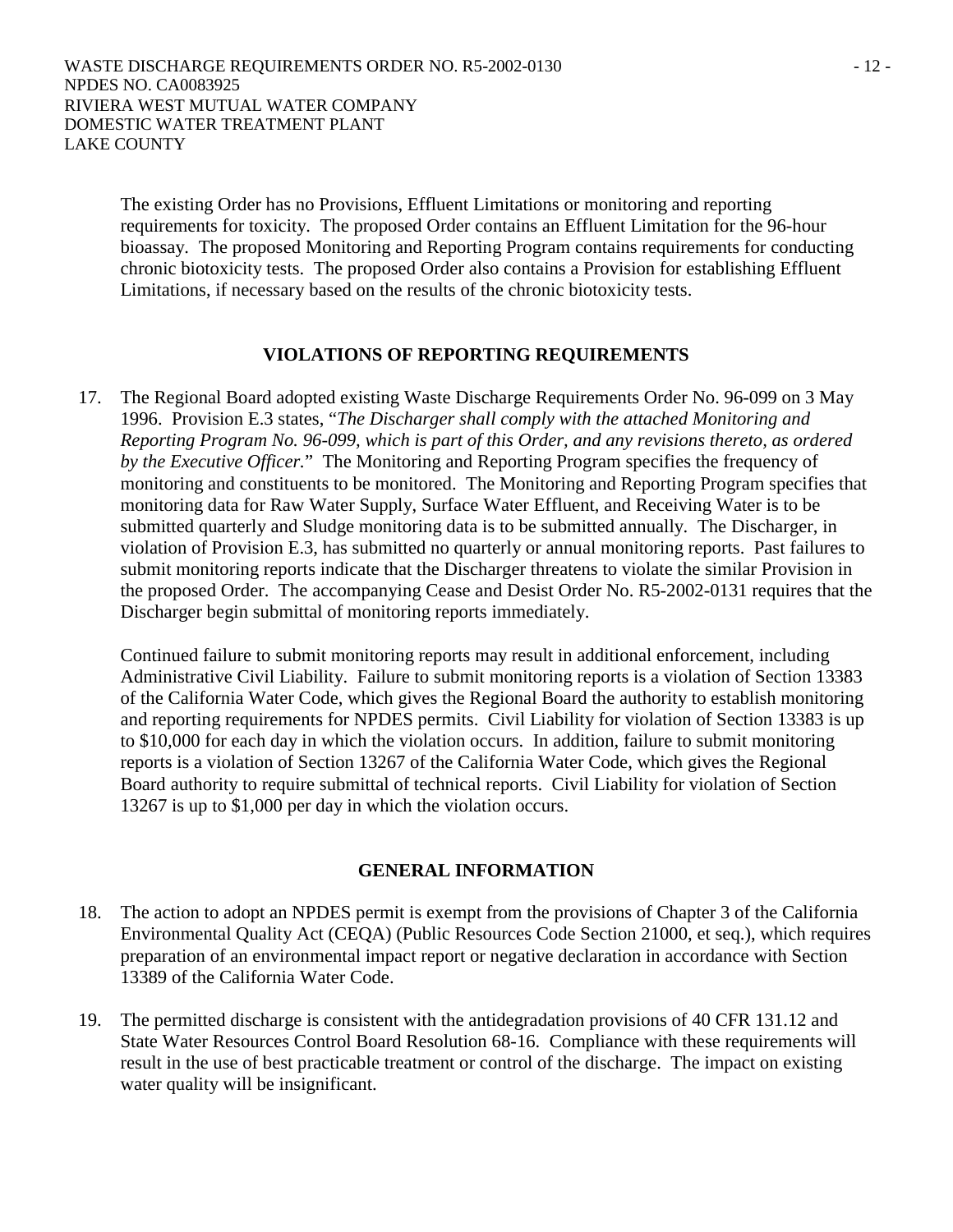- 20. Effluent limitations, and toxic and pretreatment effluent standards established pursuant to Sections 301 (Effluent Limitations), 302 (Water Quality Related Effluent Limitations), 304 (Information and Guidelines), and 307 (Toxic and Pretreatment Effluent Standards) of the Clean Water Act (CWA) and amendments thereto are applicable to the discharge.
- 21. The discharge is presently governed by Waste Discharge Requirements Order No. 96-099 (NPDES No. CA0083925), adopted by the Regional Board on 3 May 1996.
- 22. The Regional Board has considered the information in the attached Information Sheet in developing the Findings of this Order. The attached Information Sheet is part of this Order.
- 23. The Regional Board has notified the Discharger and interested agencies and persons of its intent to prescribe waste discharge requirements for this discharge and has provided them with an opportunity for a public hearing and an opportunity to submit their written views and recommendations.
- 24. The Regional Board, in a public meeting, heard and considered all comments pertaining to the discharge.
- 25. This Order shall serve as an NPDES permit pursuant to Section 402 of the CWA, and amendments thereto, and shall take effect upon the date of hearing, provided U.S. EPA has no objections.

**IT IS HEREBY ORDERED** that Order No. 96-099 is rescinded and Riviera West Mutual Water Company, its agents, successors and assigns, in order to meet the provisions contained in Division 7 of the California Water Code and regulations adopted thereunder, and the provisions of the Clean Water Act and regulations and guidelines adopted thereunder, shall comply with the following:

## **A. Discharge Prohibitions:**

- 1. Discharge of wastewater at a location or in a manner different from that described in the Findings, is prohibited.
- 2. Neither the discharge nor its treatment shall create a nuisance as defined in Section 13050 of the California Water Code.
- 3. The discharge or storage of waste classified as 'hazardous' or 'designated', as defined in Sections 2521(a) and 2522(a) of Title 27, is prohibited.
- 4. The bypass or overflow of wastes to surface waters is prohibited, except as allowed by Standard Provision A.13. [See attached "Standard Provisions and Reporting Requirements for Waste Discharge Requirements (NPDES)"].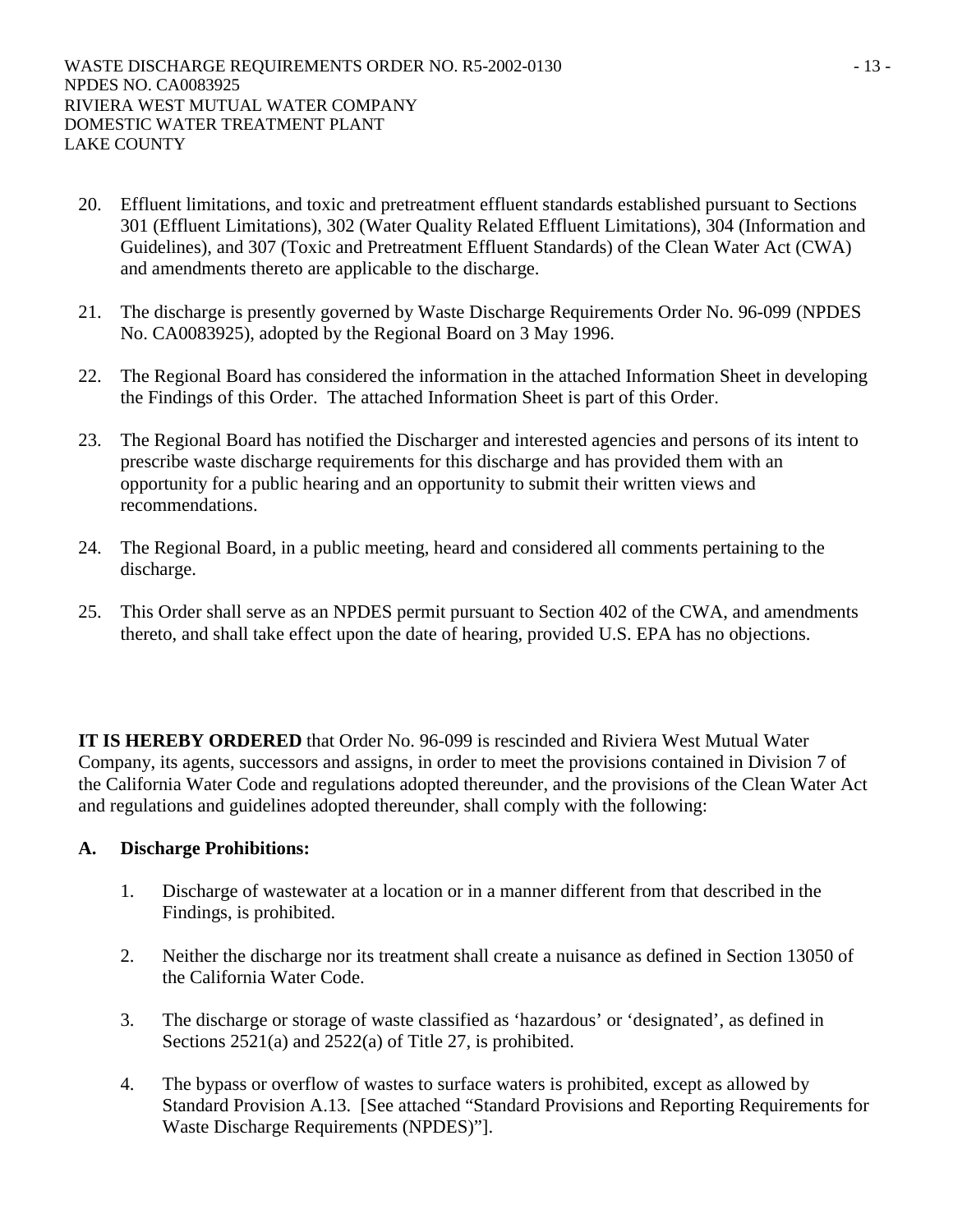## **B. Effluent Limitations:**

1. Effluent shall not exceed the following limits:

|               | Monthly        | Weekly         | 4-Day          | 1-Hour  | Daily   |
|---------------|----------------|----------------|----------------|---------|---------|
| Units         | <u>Average</u> | <u>Average</u> | <u>Average</u> | Average | Maximum |
| $\mu$ mhos/cm | 700            | 1,600          |                |         | 2,000   |
| mg/1          | 500            | 1,000          |                |         | 1,500   |
| mg/1          |                |                | 0.01           |         | 0.02    |
| $\mu$ g/l     | 0.56           |                |                |         |         |
| $\mu$ g/l     |                |                | 87             | 750     |         |
| $\mu$ g/l     | 0.05           |                |                |         |         |
|               |                |                |                |         |         |

2. The mass of mercury in the discharge shall not exceed the monthly mass of mercury in water samples from Clear Lake. The mass of mercury in the discharge and in lake samples must be calculated for each reporting period. The mass-based Effluent Limitation is calculated by multiplying the volume, of water extracted from the lake per month, by the concentration of mercury reported by the laboratory. The amount of mercury that is discharged, and that must be compared to the Effluent Limitation, must be calculated by multiplying the total volume discharged per month by the concentration of mercury in the effluent reported by the laboratory. The two calculations are then compared. The calculation of the mass of mercury in the effluent shall not exceed the calculation of the mass of mercury in the raw water supply:

#### **Calculation to determine monthly mass-based mercury Effluent Limitation:**

(Volume) x (Concentration) x (Conversion Factor) = Mass of Mercury (grams)

or

(# gallons in 1 month) x (#  $\mu$ g/l) x (3.785 liters/gallon) = Mass of Mercury (grams)

Volume = Gallons of Raw Water extracted from the Lake in 1 month Concentration = Mercury concentration in Raw Water sample reported by laboratory  $(\mu g/l)$ Conversion Factor = 3.785 liters/gallon

#### **Calculation to determine mass of mercury in the effluent in 1 month:**

(Volume) x (Concentration) x (Conversion Factor) = Mass of Mercury (grams)

or

(# gallons in 1 month) x (#  $\mu$ g/l) x (3.785 liters/gallon) = Mass of Mercury (grams)

Volume = Gallons of Effluent discharged to the Lake in 1 month Concentration = Mercury concentration in Effluent sample reported by laboratory  $(\mu g/l)$ Conversion Factor = 3.785 liters/gallon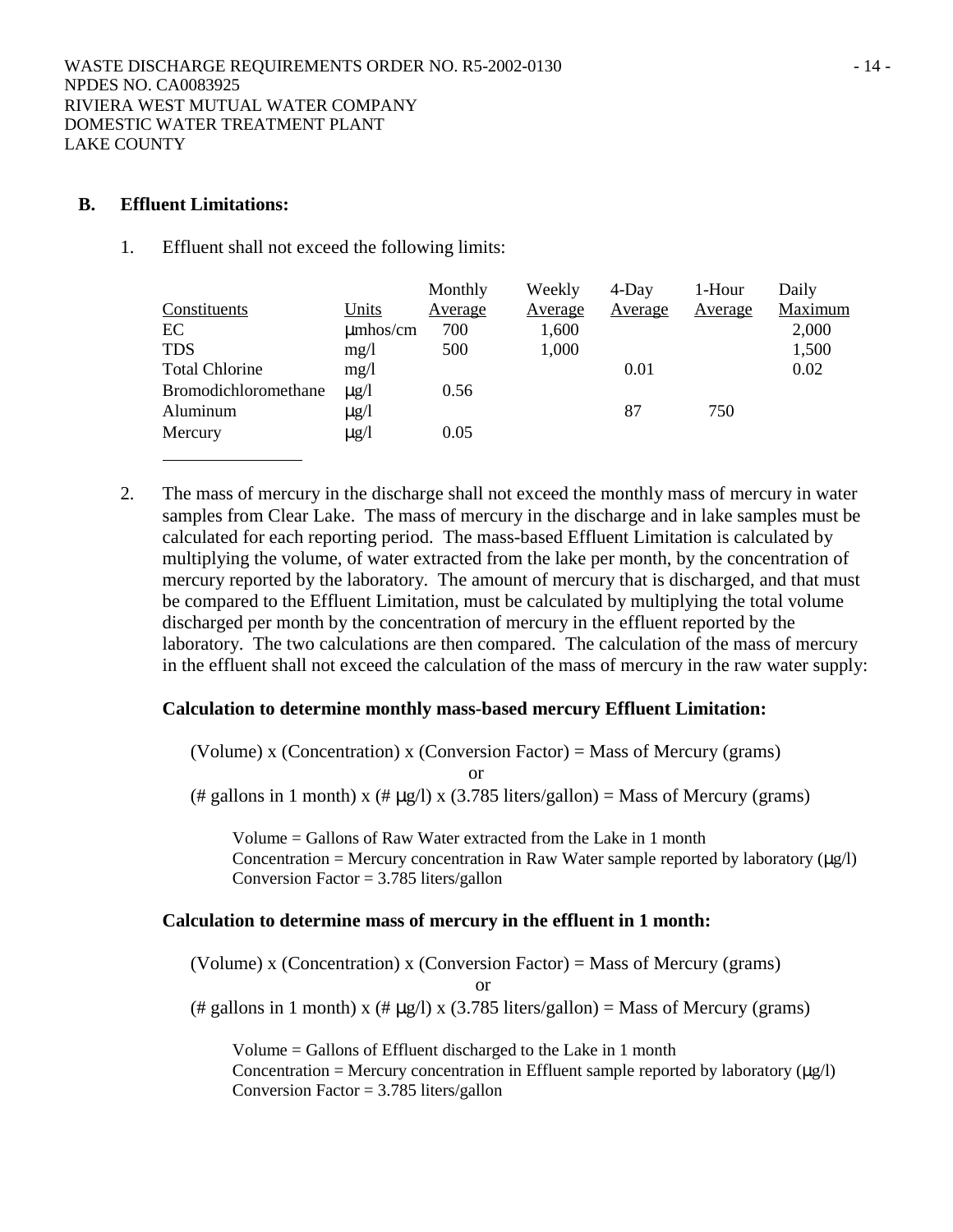- 3. The discharge to the receiving water shall not have a dissolved oxygen concentration less than 7.0 mg/l.
- 4. The discharge shall not have a pH less than 6.5 nor greater than 8.5.
- 5. The average daily discharge flow shall not exceed 5,200 gallons per day.
- 6. Survival of aquatic organisms in 96-hour bioassays of undiluted waste shall be no less than:

Minimum for any one bioassay -----------------------------------70% Median for any three or more consecutive bioassays ----------90%

## **C. Receiving Water Limitations:**

Receiving Water Limitations are based on water quality objectives contained in the Basin Plan. As such, they are a required part of this Order.

The discharge shall not cause the following in the receiving water:

- 1. Concentrations of dissolved oxygen to fall below 7.0 mg/l. The monthly median of the mean daily dissolved oxygen (DO) shall not fall below 85 percent of saturation in the main water mass, and the 95 percentile concentration shall not fall below 75 percent of saturation.
- 2. The ambient pH to fall below 6.5, exceed 8.5, or change by more than 0.5 units.
- 3. The ambient temperature to increase more than 5°F.
- 4. The turbidity to increase as follows:
	- a. More than 1 Nephelometric Turbidity Unit (NTU) where natural turbidity is between 0 and 5 NTUs.
	- b. More than 20 percent where natural turbidity is between 5 and 50 NTUs.
	- c. More than 10 NTUs where natural turbidity is between 50 and 100 NTUs.
	- d. More than 10 percent where natural turbidity is greater than 100 NTUs.
- 5. Oils, greases, waxes, sediments, fine sediments, or other materials to form a visible film or coating on the water surface or on the stream bottom.
- 6. Oils, greases, waxes, floating material (liquids, solids, foams, and scums), or suspended material to create a nuisance or adversely affect beneficial uses.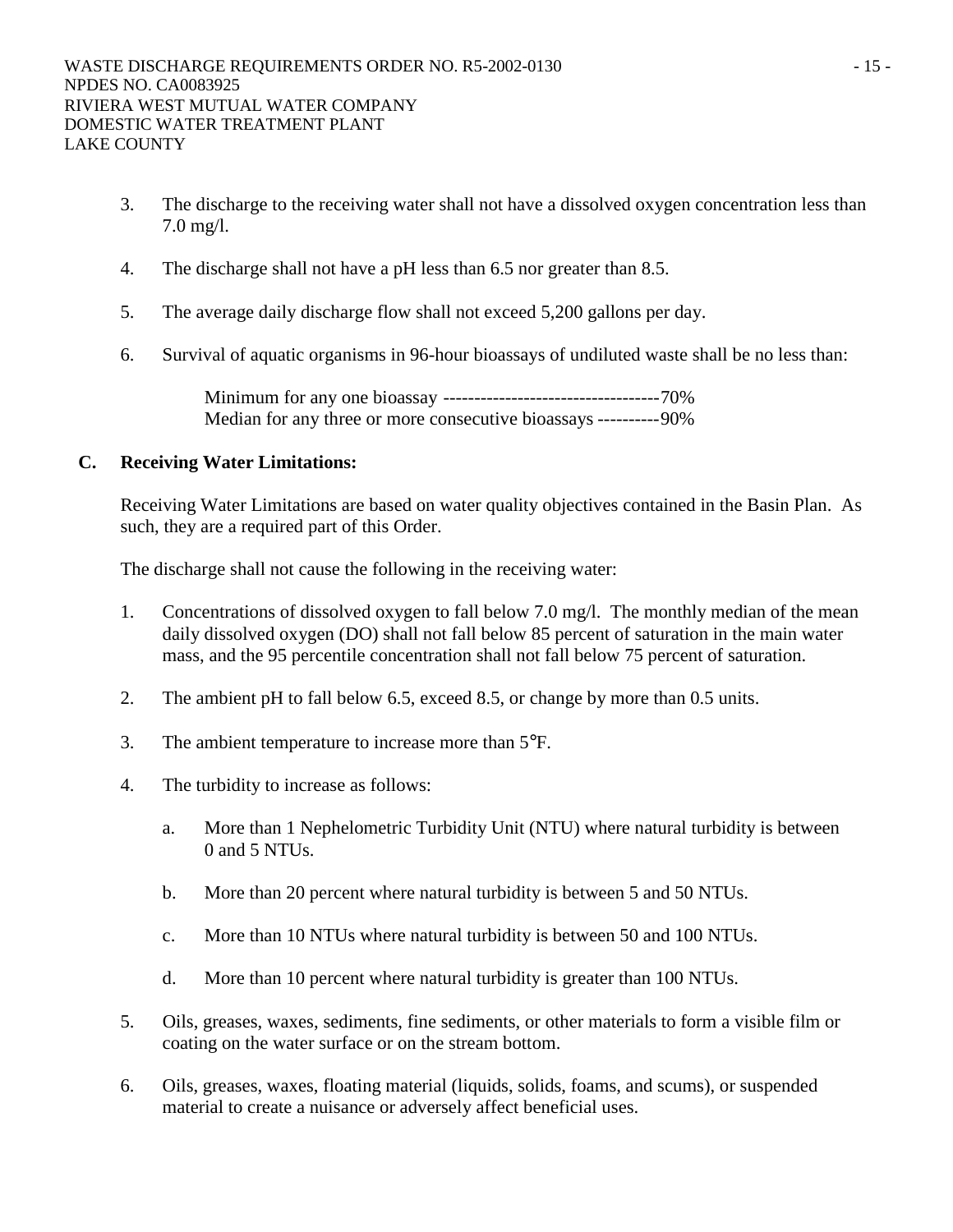- 7. Aesthetically undesirable discoloration.
- 8. Fungi, slimes, or other objectionable growths.
- 9. Deposition of material that causes nuisance or adversely affects beneficial uses.
- 10. Deposition of material that reduces or restricts the natural flow.
- 11. Aquatic communities and populations, including vertebrate, invertebrate, and plant species, to be degraded.
- 12. Taste or odor-producing substances to impart undesirable tastes or odors to fish flesh or other edible products of aquatic origin or to cause nuisance or adversely affect beneficial uses.
- 13. Toxic pollutants to be present in the water column, sediments, or biota in concentrations that adversely affect beneficial uses; that produce detrimental response in human, plant, animal, or aquatic life; or that bioaccumulate in aquatic resources at levels which are harmful to human health.
- 14. Violation of any applicable water quality standard for receiving waters adopted by the Regional Board or the State Water Resources Control Board pursuant to the CWA and regulations adopted thereunder.

## **D. Groundwater Limitations:**

The discharge shall not cause groundwater to be degraded.

## **E. Provisions:**

- 1. The treatment facilities shall be designed, constructed, operated, and maintained to prevent inundation or washout due to floods with a 100-year frequency.
- 2. The Discharger shall conduct the chronic toxicity testing specified in the Monitoring and Reporting Program. If the testing indicates that the discharge causes, has the reasonable potential to cause, or contributes to an in-stream excursion above the water quality objective for toxicity, the Discharger initiate a Toxicity Identification Evaluation (TIE) to identify the causes of toxicity. Upon completion of the TIE, the Discharger shall submit a work plan to conduct a Toxicity Reduction Evaluation (TRE) and, after Regional Board evaluation, conduct the TRE. This Order will be reopened and a chronic toxicity limitation included and/or a limitation for the specific toxicant identified in the TRE included. Additionally, if the State Water Resources Control Board adopts a chronic toxicity water quality objective, this Order may be reopened and a limitation based on that objective included.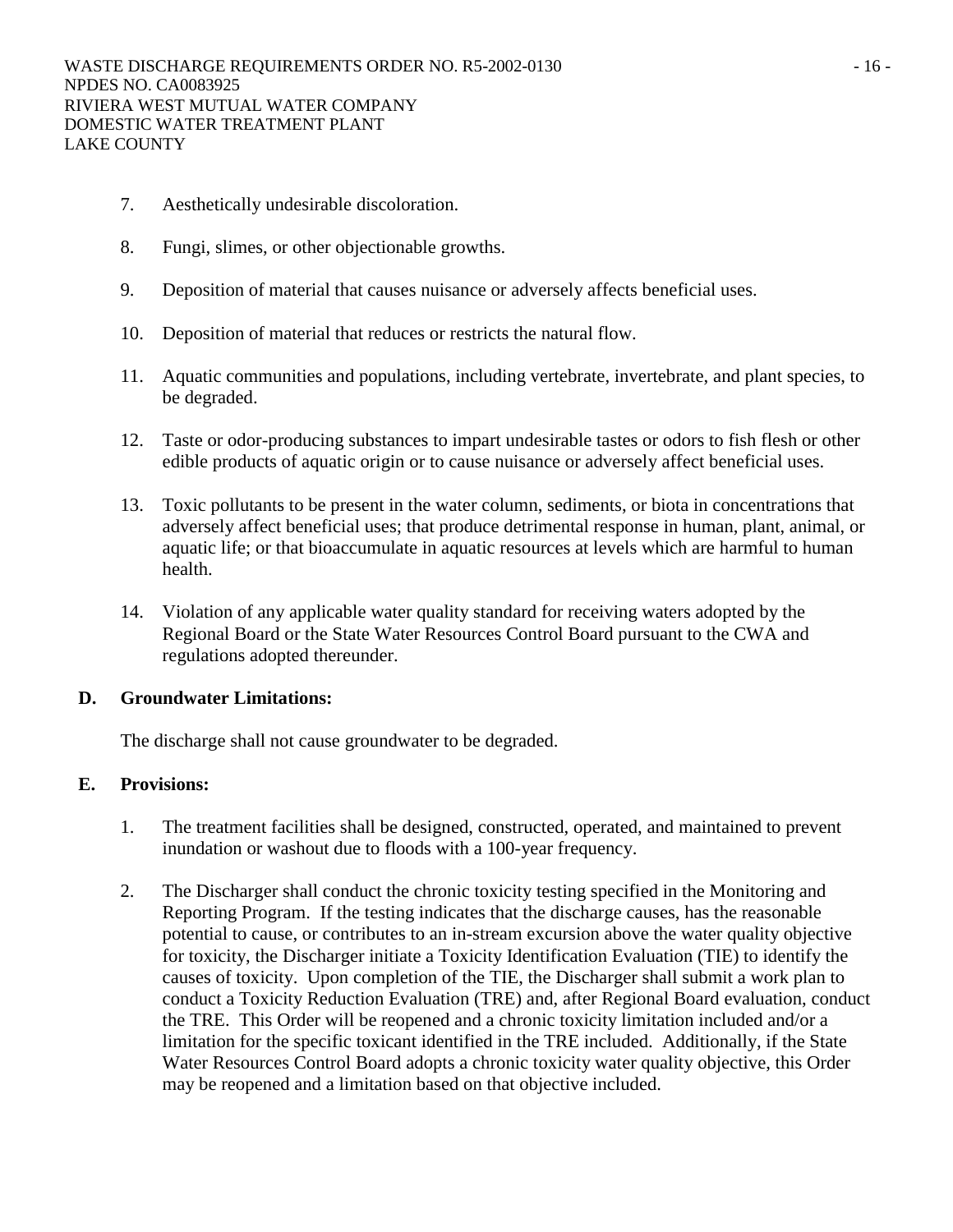3. There are indications that the discharge may contain constituents that have a reasonable potential to cause or contribute to an exceedance of water quality objectives. The constituents, specifically listed in a technical report requirement issued by the Executive Officer on 10 September 2001, include NTR, CTR, and additional constituents, which could exceed Basin Plan numeric or narrative water quality objectives. The Discharger shall comply with the following compliance schedule in conducting a study of the potential effects of these constituents on surface waters:

| Task                            | <b>Compliance Date</b> |
|---------------------------------|------------------------|
| Submit Study Report             | 1 March 2003           |
| Submit Study Report for Dioxins | 1 March 2003           |

This Order is intended to be consistent with the 10 September 2001 technical report requirement, which shall take precedence in resolving any conflicts. The Discharger shall submit the specified document, or a written report detailing compliance or noncompliance with the specific date and task, to the Regional Board on or before each compliance date. If noncompliance is reported, the Discharger shall state the reasons for noncompliance and include an estimate of the date when the Discharger will be in compliance. The Discharger shall notify the Regional Board by letter when it returns to compliance with schedule.

If after review of the study results, it is determined that the discharge has a reasonable potential to cause or contribute to an exceedance of a water quality objective, this Order may be reopened and Effluent Limitations added for the appropriate constituents.

4. The Discharger shall submit an annual report to the California Department of Fish and Game (CDFG), containing the raw water, effluent, and receiving water temperature data, required by the Monitoring and Reporting Program, and requesting input from CDFG regarding the impact of the discharge on Clear Lake fisheries.

If after review of the monitoring results, it is determined that the discharge has a reasonable potential to cause or contribute to an exceedance of a water quality objective for Temperature, this Order may be reopened and Effluent Limitations added for Temperature.

- 5. If after review of the monitoring results, it is determined that the discharge has a reasonable potential to cause or contribute to an exceedance of a water quality objective for Turbidity, this Order may be reopened and Effluent Limitations added for Turbidity.
- 6. If after review of the monitoring results, it is determined that the discharge has a reasonable potential to cause or contribute to an exceedance of a water quality objective for Chloroform, this Order may be reopened and Effluent Limitations added for Chloroform.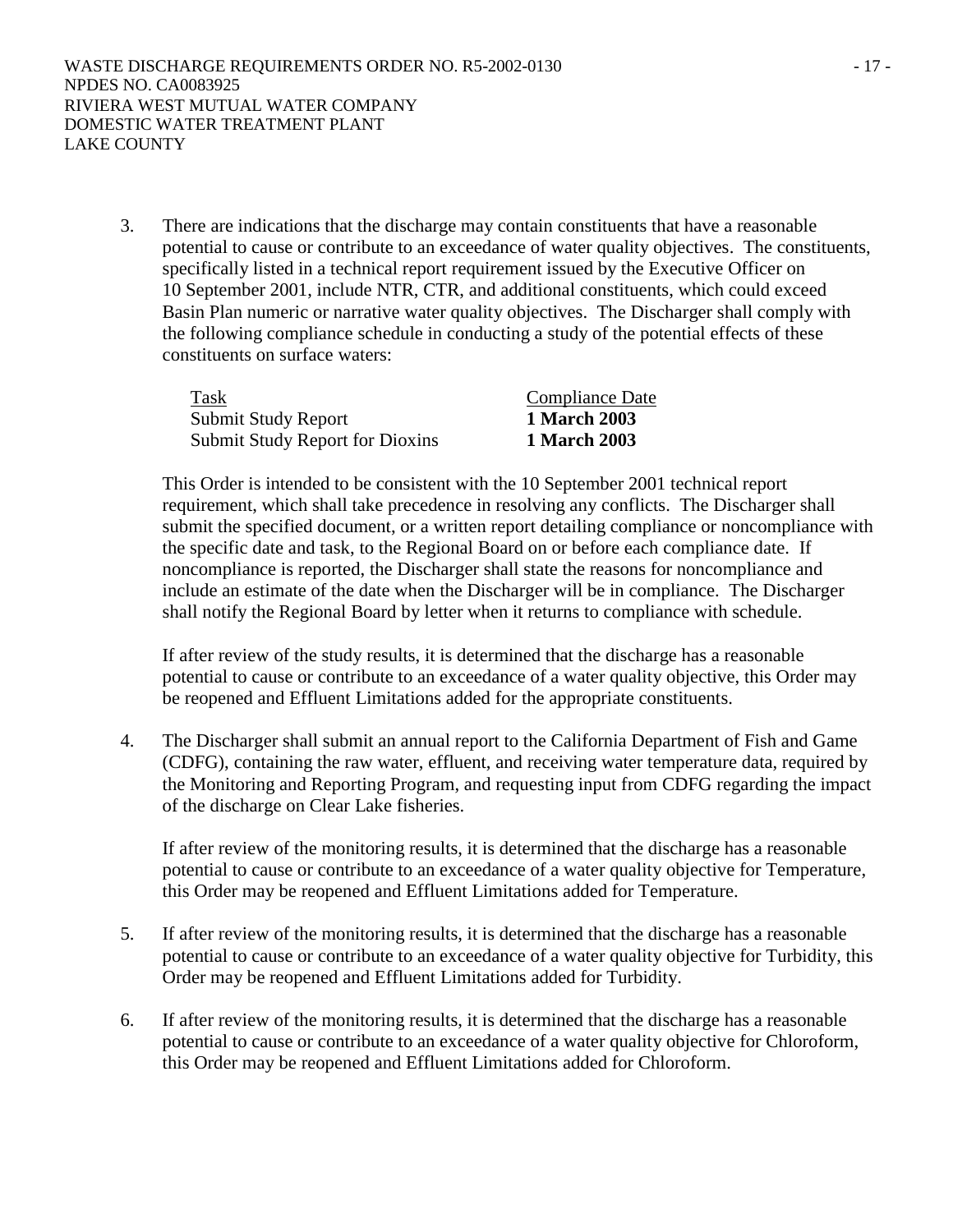7. The Discharger shall comply with the following schedule to develop a Bromodichloromethane source control program or treatment measures necessary to achieve compliance with this Order:

| <u>Task</u>                                                              | Compliance Date                                               |
|--------------------------------------------------------------------------|---------------------------------------------------------------|
| Submit Plan for Bromodichloromethane Compliance                          | 120 days after permit adoption                                |
| Begin Implementation<br><b>Full Compliance with Effluent Limitations</b> | 1 year after permit adoption<br>2 years after permit adoption |

The Discharger shall submit to the Regional Board on or before each compliance date, the specified document or a written report detailing compliance or noncompliance with the specific date and task. If noncompliance is reported, the Discharger shall state the reasons for noncompliance and include an estimate of the date when the Discharger will be in compliance. The Discharger shall notify the Regional Board by letter when it returns to compliance with the compliance schedule.

8. The Discharger shall comply with the following schedule to develop a Mercury source control program or treatment measures necessary to achieve compliance with this Order:

| <b>Task</b>                                                       | <b>Compliance Date</b>                                         |
|-------------------------------------------------------------------|----------------------------------------------------------------|
| <b>Submit Plan for Mercury Compliance</b><br>Begin Implementation | 120 days after permit adoption<br>1 year after permit adoption |
| <b>Full Compliance with Effluent Limitations</b>                  | 2 years after permit adoption                                  |

The Discharger shall submit to the Regional Board on or before each compliance date, the specified document or a written report detailing compliance or noncompliance with the specific date and task. If noncompliance is reported, the Discharger shall state the reasons for noncompliance and include an estimate of the date when the Discharger will be in compliance. The Discharger shall notify the Regional Board by letter when it returns to compliance with the compliance schedule.

If U.S. EPA adopts new criteria for Mercury, this Order will be reopened and effluent limitations for Mercury will be modified.

- 9. The Discharger shall report to the Regional Board any toxic chemical release data it reports to the State Emergency Response Commission within 15 days of reporting the data to the Commission, pursuant to Section 313 of the "Emergency Planning and Community Right to Know Act" of 1986.
- 10. The Discharger shall comply with all the items of the "Standard Provisions and Reporting Requirements for Waste Discharge Requirements (NPDES)", dated 1 March 1991, which are part of this Order. This attachment and its individual paragraphs are referred to as "Standard Provisions."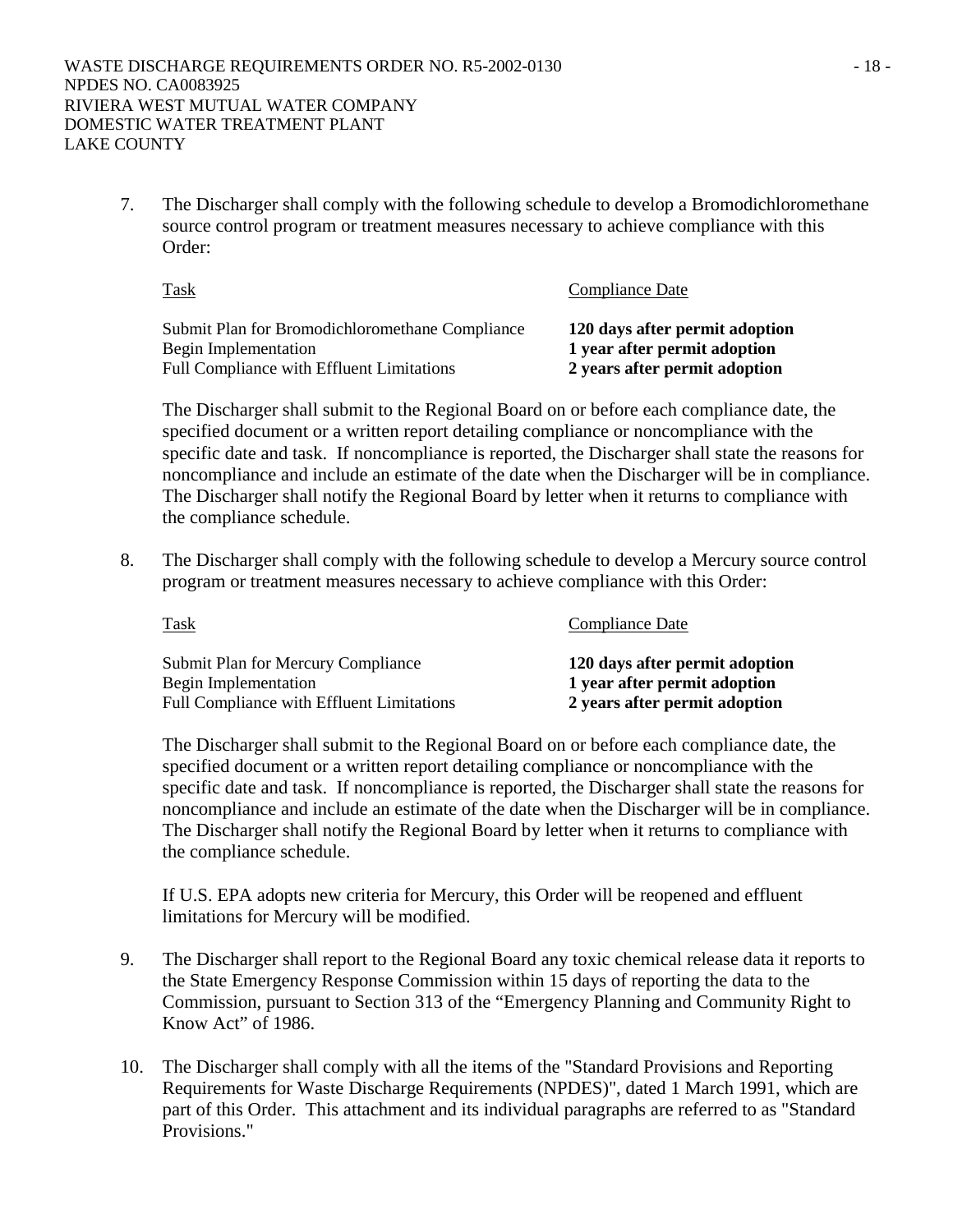- 11. The Discharger shall comply with Monitoring and Reporting Program No.R5-2002-0130, which is part of this Order, and any revisions thereto as ordered by the Executive Officer.
- 12. When requested by U.S. EPA, the Discharger shall complete and submit Discharge Monitoring Reports. The submittal date shall be no later than the submittal date specified in the Monitoring and Reporting Program for Discharger Self Monitoring Reports.
- 13. This Order expires on **1 July 2007** and the Discharger must file a Report of Waste Discharge in accordance with Title 23, CCR, not later than 180 days in advance of such date in application for renewal of waste discharge requirements if it wishes to continue the discharge.
- 14. Prior to making any change in the discharge point, place of use, or purpose of use of the wastewater, the Discharger shall obtain approval of, or clearance from the State Water Resources Control Board (Division of Water Rights).
- 15. In the event of any change in control or ownership of land or waste discharge facilities presently owned or controlled by the Discharger, the Discharger shall notify the succeeding owner or operator of the existence of this Order by letter, a copy of which shall be immediately forwarded to this office.

To assume operation under this Order, the succeeding owner or operator must apply in writing to the Executive Officer requesting transfer of the Order. The request must contain the requesting entity's full legal name, the State of incorporation if a corporation, address and telephone number of the persons responsible for contact with the Regional Board and a statement. The statement shall comply with the signatory paragraph of Standard Provision D.6 and state that the new owner or operator assumes full responsibility for compliance with this Order. Failure to submit the request shall be considered a discharge without requirements, a violation of the California Water Code. Transfer shall be approved or disapproved in writing by the Executive Officer.

I, THOMAS R. PINKOS, Acting Executive Officer, do hereby certify the foregoing is a full, true, and correct copy of an Order adopted by the California Regional Water Quality Control Board, Central Valley Region, on 19 July 2002.

THOMAS R. PINKOS, Acting Executive Officer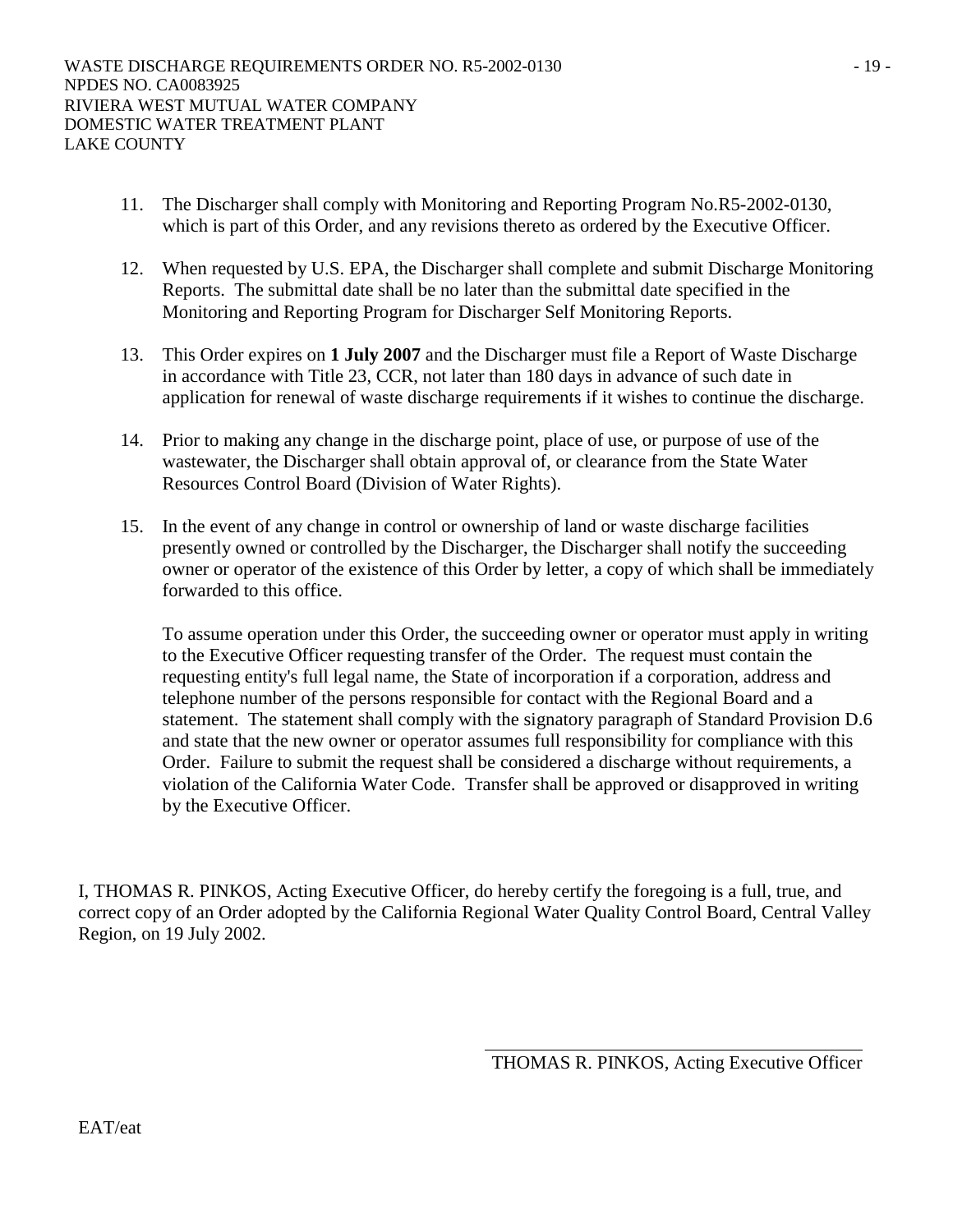# CALIFORNIA REGIONAL WATER QUALITY CONTROL BOARD CENTRAL VALLEY REGION

# MONITORING AND REPORTING PROGRAM NO. R5-2002-0130

#### NPDES NO. CA0083925

#### FOR

# RIVIERA WEST MUTUAL WATER COMPANY DOMESTIC WATER TREATMENT PLANT LAKE COUNTY

The Discharger shall not implement any changes to this Program unless and until the Regional Board or Executive Officer issues a revised Monitoring and Reporting Program. Specific sample station locations shall be established under direction of the Regional Board's staff, and a description of the stations shall be attached to this Order.

# **RAW WATER SUPPLY MONITORING**

A sampling station shall be established at the headworks of the water treatment facilities. A representative sample of the raw water supply will be obtained and tested for the following:

| Constituent                              | Units         | Sampling<br>Frequency |
|------------------------------------------|---------------|-----------------------|
| Flow <sup>1</sup>                        | gpd           | Daily                 |
| Dissolved Oxygen (DO)                    | mg/1          | Weekly                |
| pH                                       |               | Weekly                |
| Electrical Conductivity $@$ 25 $°C$ (EC) | $\mu$ mhos/cm | Weekly                |
| Turbidity                                | NTU           | Weekly                |
| Temperature                              | $\circ$ F     | Weekly                |
| Mercury <sup>2</sup>                     | $\mu$ g/l     | Monthly               |

1 Shall be measured with a Continuous or Cumulative Recording  $\frac{1}{2}$  Instrument

 "Clean Techniques" must be used for all mercury analyses. Method 1631 for mercury can achieve a reporting limit of 0.5 ng/L with an MDL of 0.2 ng/L.

# **RECEIVING WATER MONITORING**

A log shall be kept of the receiving water conditions at the same time that effluent samples are collected. Attention shall be given to the presence or absence of:

- 
- 
- 
- d. Aquatic life
- a. Floating or suspended matter e. Visible films, sheens, or coatings
- b. Discoloration f. Fungi, slimes, or objectionable growths
- c. Bottom deposits g. Potential nuisance conditions

Notes on receiving water conditions shall be summarized in the monthly monitoring report.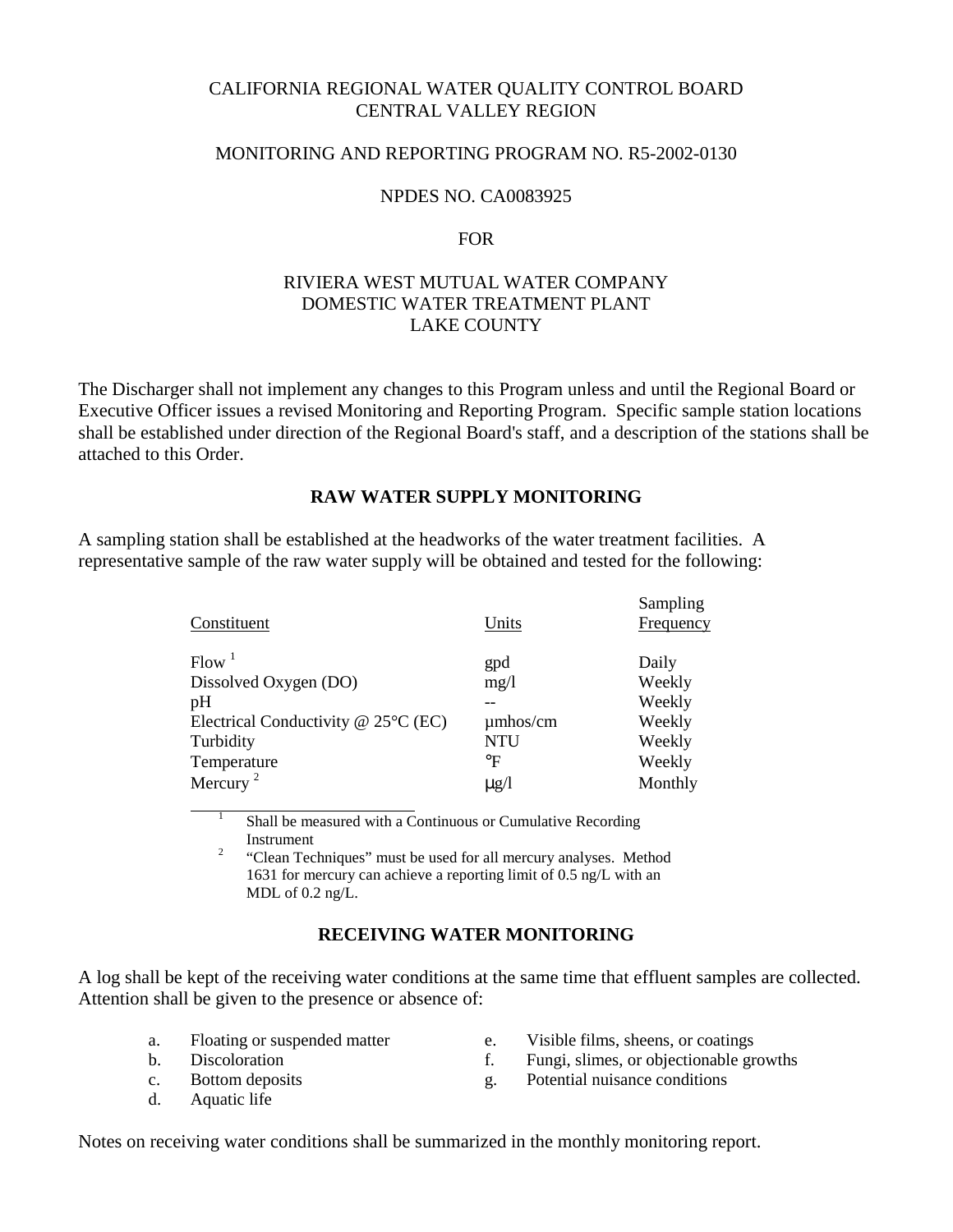#### RIVIERA WEST MUTUAL WATER COMPANY  $\overline{2}$  -DOMESTIC WATER TREATMENT PLANT LAKE COUNTY MONITORING AND REPORTING PROGRAM NO. R5-2002-0130

#### **EFFLUENT MONITORING**

When Effluent samples shall be collected just prior to discharge to the drop inlet. Effluent samples should be representative of the volume and nature of the discharge. If the discharge is intermittent rather than continuous, then the Discharger shall monitor and record data for the weekly samples once per week while effluent is being discharged. Time of collection of a grab sample shall be recorded. Effluent monitoring shall include at least the following:

| While Discharging |
|-------------------|
|                   |
|                   |
|                   |
|                   |
|                   |
|                   |
|                   |
|                   |
|                   |
|                   |
|                   |
|                   |

GPD = Gallons Per Day

 $g/day = grams$  per day

#### **THREE SPECIES CHRONIC TOXICITY MONITORING**

Chronic toxicity monitoring shall be conducted to determine whether the effluent is contributing toxicity to the receiving water. The testing shall be conducted as specified in EPA 600/4-91/002. Chronic toxicity samples shall be collected from Discharge No. 001, the non-contact cooling water, prior to its entering Clear Lake. A grab sample shall be representative of the volume and quality of the discharge. Time of collection of samples shall be recorded. The control water, or standard dilution water, shall be provided by the laboratory or collected from the potable water supply at the facility. The sensitivity of the test organisms to a reference toxicant shall be determined concurrently with each bioassay and reported with the test results. Both the reference toxicant and effluent test must meet all test acceptability criteria as specified in the chronic manual. If the test acceptability criteria are not achieved, then the Discharger must re-sample and re-test as soon as possible after being notified by the laboratory, but not later than 14 days. Chronic toxicity monitoring shall include the following:

| Species:         | Pimephales promelas (larval stage), Ceriodaphnia dubia, Selenastrum capricornutum |
|------------------|-----------------------------------------------------------------------------------|
| Frequency:       | Semi-annually (every six months)                                                  |
| Dilution Series: | None, the tests shall be conducted using 100% effluent                            |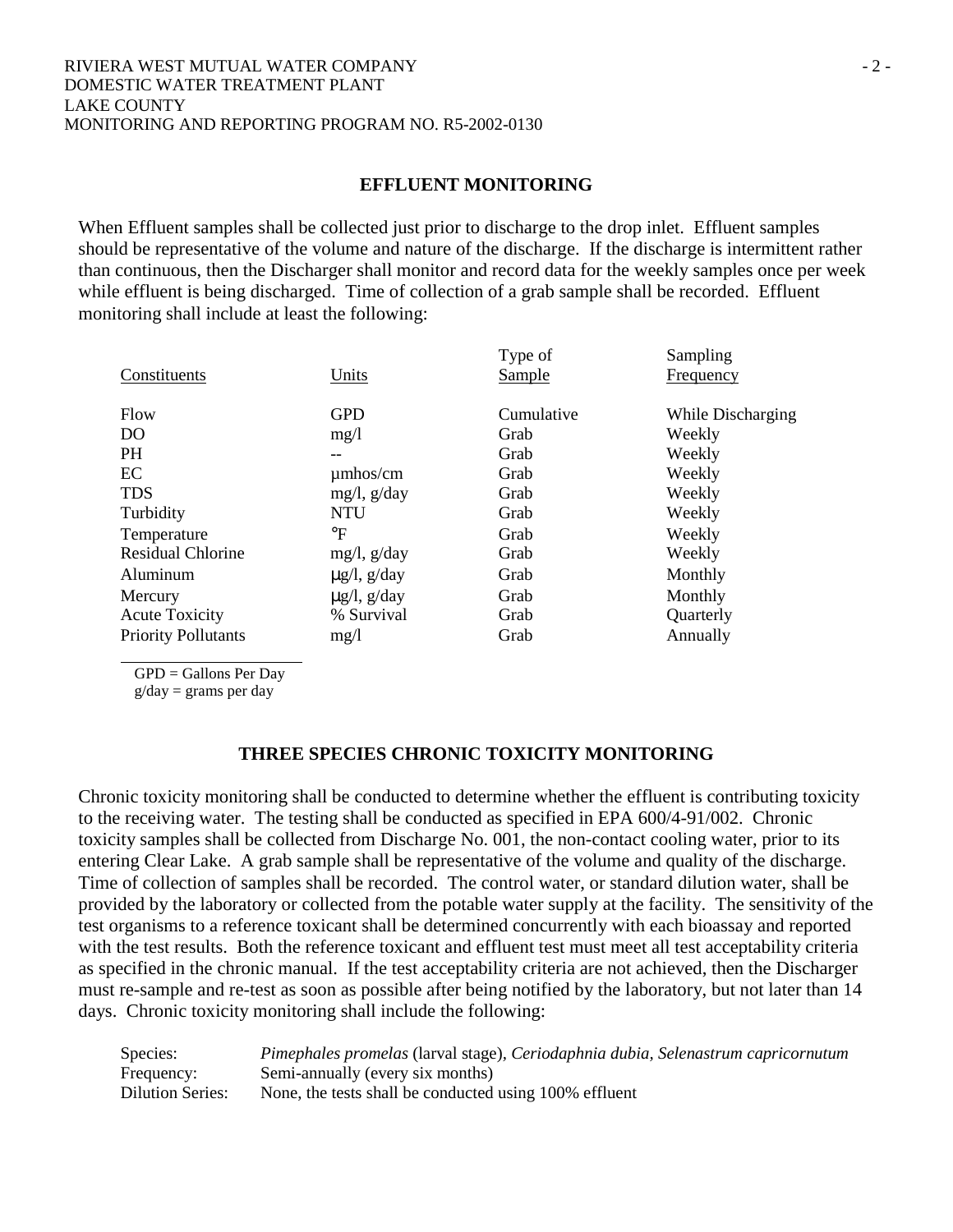# **SLUDGE MONITORING**

A composite sample of sludge shall be collected annually, and tested for the following metals:

| Arsenic | Chromium | Lead    | Nickel |
|---------|----------|---------|--------|
| Cadmium | Copper   | Mercury | Zinc   |

Sampling records shall be retained for a minimum of five years. A log shall be kept of sludge quantities generated and of handling and disposal activities. The frequency of entries is discretionary; however, the log should be complete enough to serve as a basis for part of the annual report.

When sludge has been removed from the water treatment facility, the Discharger shall submit:

- a. Annual sludge production in dry tons and percent solids.
- b. A description of disposal methods. If more than one method is used, include the percentage of annual sludge production disposed by each method.

c. For Landfill disposal, include (1) the names and locations of the landfill(s), (2) the Regional Board WDR Order Number that regulates the landfill(s), and (3) the classification of the landfill(s).

Sludge shall be disposed of in a manner approved by the Executive Officer, and consistent with *Consolidated Regulations for Treatment, Storage, Processing, or Disposal of Solid Waste,* as set forth in Title 27, CCR, Division 2, Subdivision 1, Section 20005, et seq.

# **REPORTING**

Monitoring results shall be submitted to the Regional Board by the **first day of the second month following sample collection**. Quarterly and annual monitoring results shall be submitted by the **first day of the second month following each calendar quarter, semi-annual period, and year**, respectively.

The Mercury mass-based Effluent Limitation will be calculated as described in Effluent Limitation B.2 of Waste Discharge Requirements Order No. R5-2002-0130 and reported with monitoring results.

In reporting the monitoring data, the Discharger shall arrange the data in tabular form so that the time and date of sample collection, the constituents, and the concentrations are readily discernible. The data shall be summarized to illustrate clearly whether the discharge complies with waste discharge requirements. The highest daily maximum for the month, monthly and weekly averages and medians, should be determined and recorded.

If the Discharger monitors any pollutant at the locations designated herein more frequently than is required by this Order, the results of such monitoring shall be included in the calculation and reporting of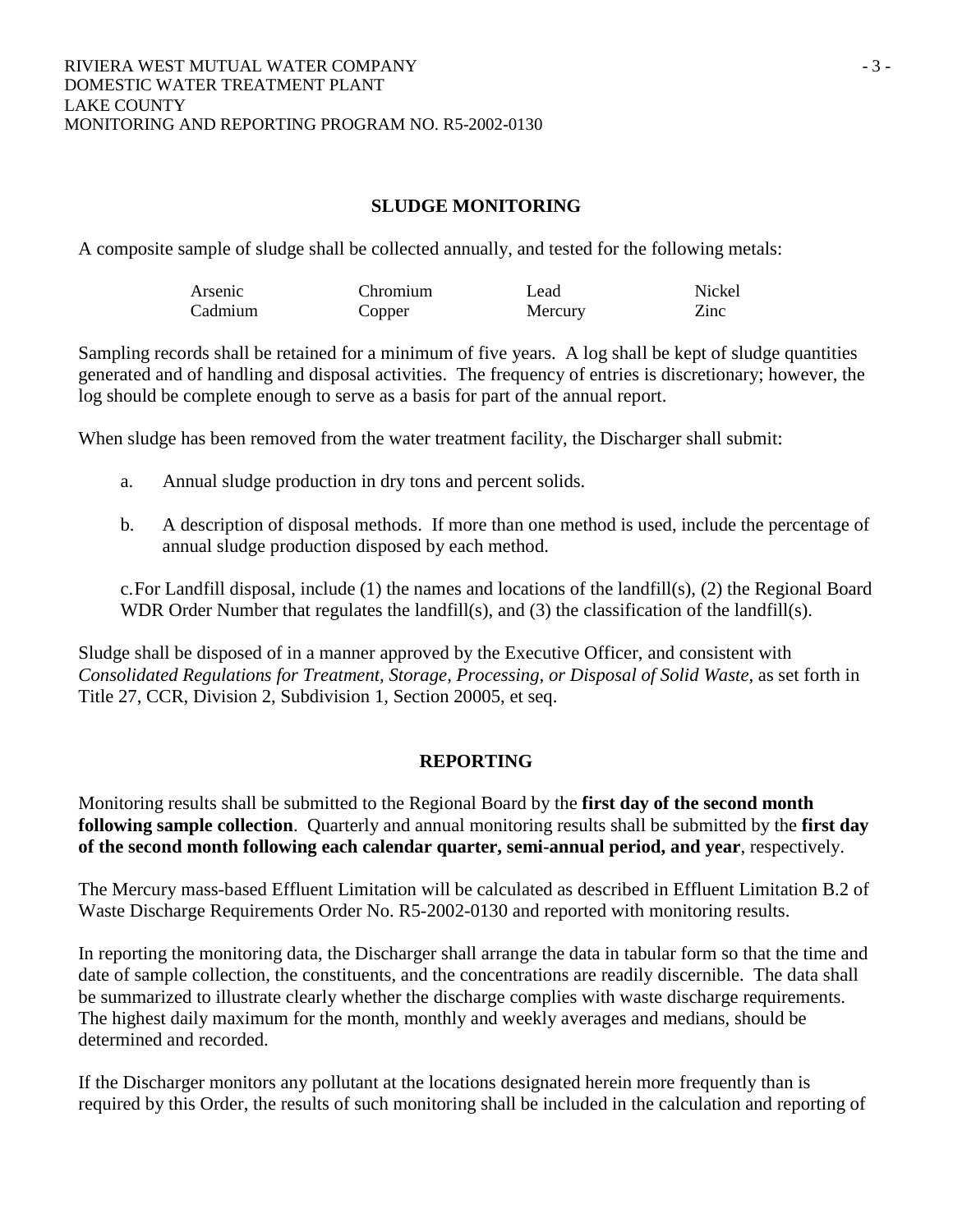the values required in the discharge monitoring report form. Such increased frequency shall be indicated on the discharge monitoring report form.

By **30 January** of each year, the Discharger shall submit a written report to the Executive Officer containing the following:

- a. The names and general responsibilities of all persons employed at the Domestic Water Treatment Plant (Standard Provision A.5).
- b. The names and telephone numbers of persons to contact regarding the plant for emergency and routine situations.
- c. A statement certifying when the flow meter and other monitoring instruments and devices were last calibrated, including identification of who performed the calibration (Standard Provision C.6).
- d. A statement certifying whether the current operation and maintenance manual, and contingency plan, reflect the wastewater treatment plant as currently constructed and operated, and the dates when these documents were last revised and last reviewed for adequacy.

The Discharger may also be requested to submit an annual report to the Regional Board with both tabular and graphical summaries of the monitoring data obtained during the previous year. Any such request shall be made in writing. The report shall discuss the compliance record. If violations have occurred, the report shall also discuss the corrective actions taken and planned to bring the discharge into full compliance with the waste discharge requirements.

All reports submitted in response to this Order shall comply with the signatory requirements of Standard Provision D.6.

The Discharger shall implement the above monitoring program on the first day of the month following effective date of this Order.

Ordered by:

THOMAS R. PINKOS, Acting Executive Officer

19 July 2002

(Date)

EAT/eat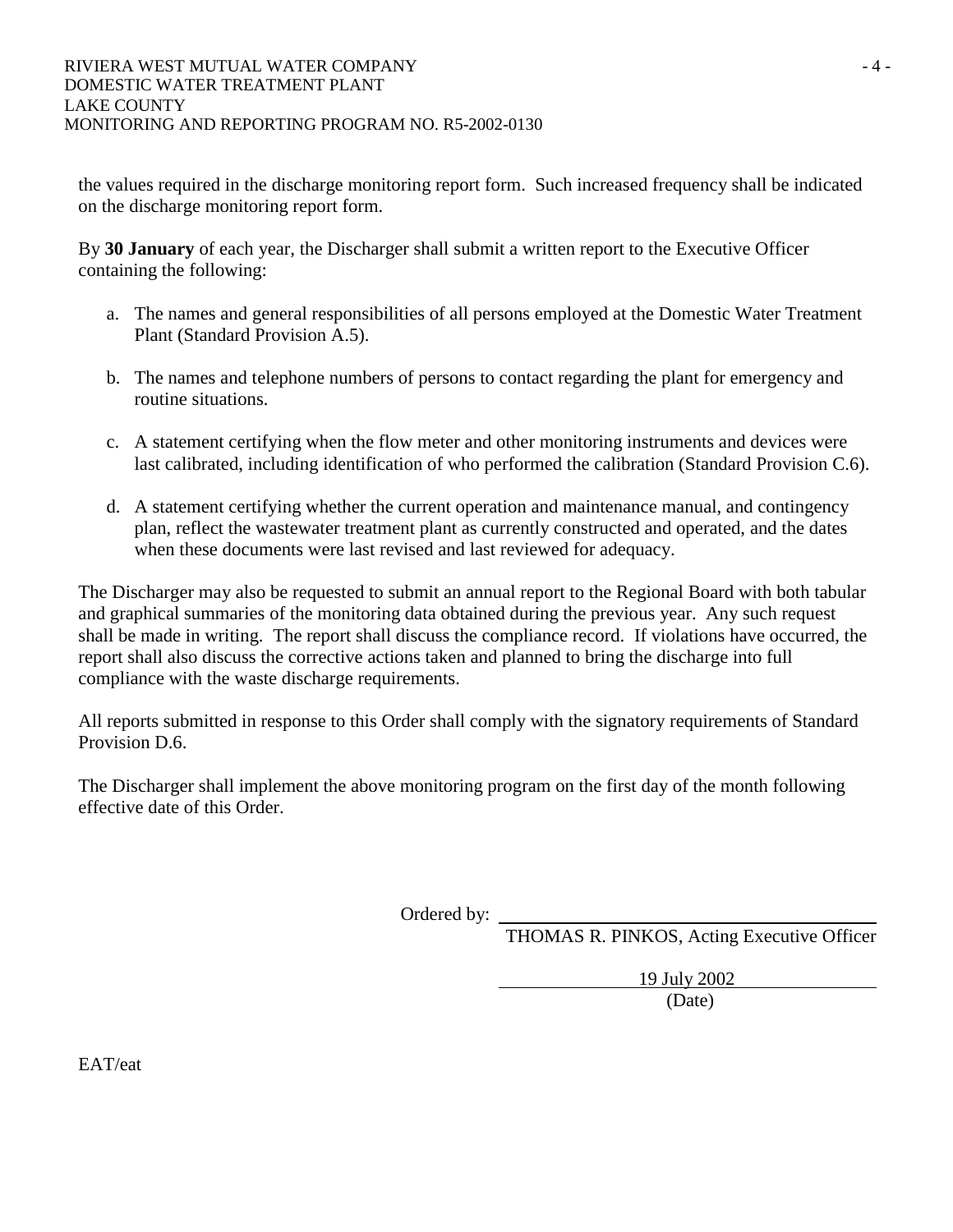#### **INFORMATION SHEET**

# **WASTE DISCHARGE REQUIREMENTS ORDER NO. R5-2002-0130 NPDES NO. CA0083925 RIVIERA WEST MUTUAL WATER COMPANY DOMESTIC WATER TREATMENT PLANT LAKE COUNTY**

#### **SCOPE OF PERMIT**

This renewed Order regulates the discharge of 0.0052 MGD (average dry weather flow) of filter backwash wastewater from the Domestic Water Treatment Plant of the Riviera West Mutual Water Company. The wastewater is discharged to Clear Lake in Lake County.

#### **SITE DESCRIPTION**

Riviera West Mutual Water Company owns and operates the Riviera West Mutual Water Company, Domestic Water Treatment Plant, a water treatment system for potable water supply in the Riviera West area of Lake County, near Konocti Bay. The Treatment Plant is at the edge of Clear Lake in Assessors Parcel Number 44-340-25, Section 9, T13N, R8W, MDB&M, at Latitude N 38°59'57" and Longitude W 122°44'56". Additional pumps and storage tanks are located near the intersection of Riviera West and Mountain Crest.

Water is extracted from Clear Lake and treated for potable supply. The treatment system includes prechlorination and alum coagulation, followed by pressurized multi-media filtration through anthracite and sand, followed by filtration through an activated carbon pressure filter, and postchlorination. Alum sludge is gravity settled in backwash water from the filters in a backwash tank or clearwell. The supernatant is decanted from the backwash tank and discharged intermittently to Clear Lake. Sludge is hauled off-site for disposal at a local publicly owned treatment works.

The backwash wastewater is discharged at the end of a pier owned by the Discharger. The discharge pipeline is attached to the pier and includes a down-pipe into the Lake. The approximate length of the pipeline is approximately 60 feet and the wastewater is discharged approximately 4 to 15 feet below the surface of the Lake (depending on Lake depth). The primary purpose of the pier is recreational, and a floating dock is attached to the end of the pier.

The Report of Waste Discharge describes the Water Treatment Plant flow rates, in million gallons per day (mgd), as follows: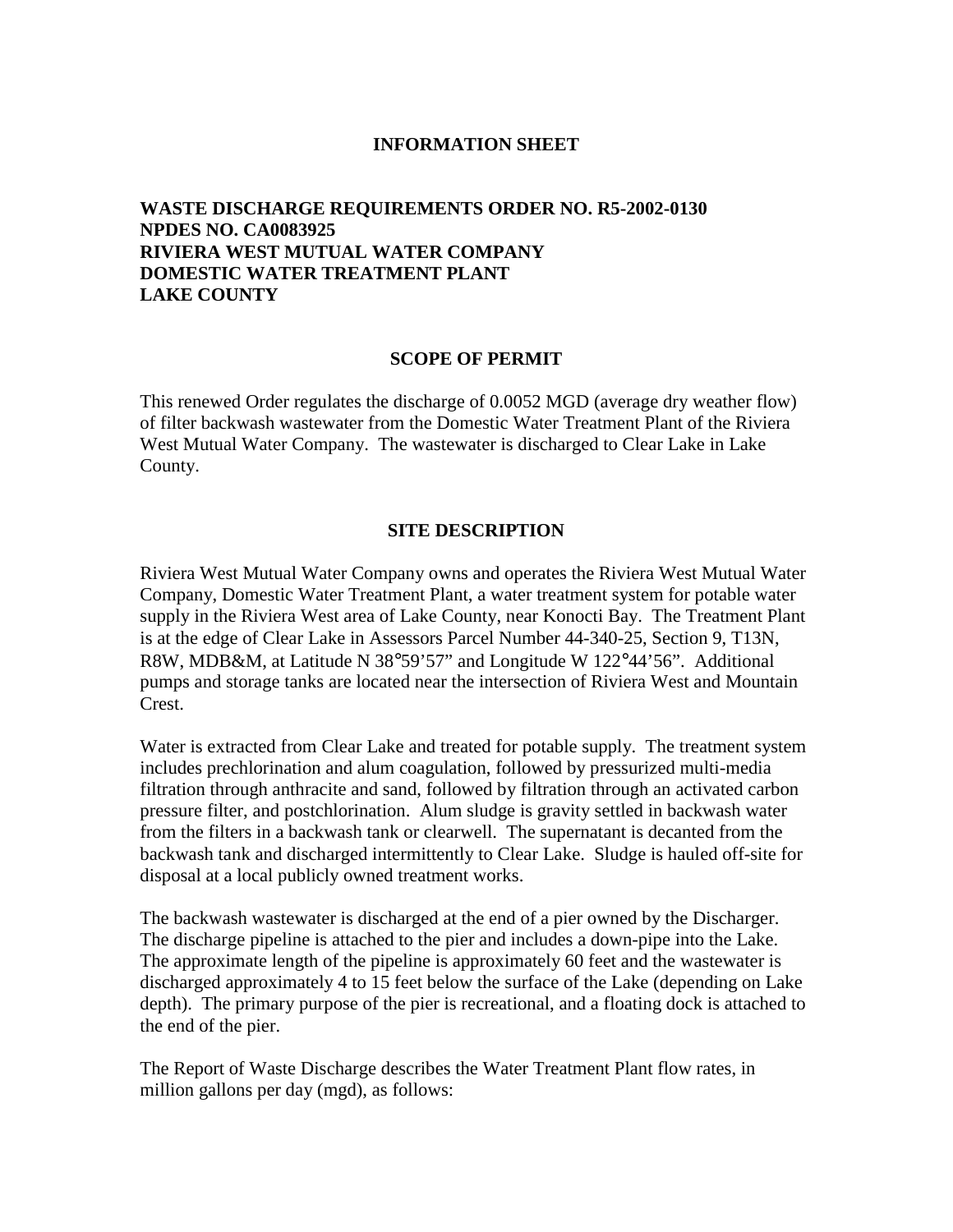| Average Daily Flow Rate (Domestic Water)   | $0.092 \text{ mgd}$ (92,000 gallons per  |
|--------------------------------------------|------------------------------------------|
| day or gpd)                                |                                          |
| Average Daily Flow Rate (Discharged Water) | $0.0052 \text{ mgd} (5,200 \text{ gpd})$ |
| <b>Average Flow Per Discharge</b>          | $0.0005$ mgd                             |
| Number of Times Per Year Discharge Occurs  | 300                                      |
| <b>Average Duration of Each Discharge</b>  | 3.5 hours                                |
| Number of Homes Served                     | 197                                      |

#### **SITE HISTORY**

The existing NPDES Permit, Order No. 96-099, was issued in May 1996. Riviera West Mutual Water Company provided drinking water from Clear Lake to 167 residences in the Riviera West Subdivision. The maximum buildout potential is approximately 420 lots. At the time of application, the plant produced an average daily demand of 39,800 gallons per day (GPD), including backwashes. The average daily dry weather demand was 82,000 GPD. Filter backwash water was discharged at a rate of approximately 6,000 GPD. The Discharger was in the process of making improvement to the treatment plant and projected that at ultimate buildout, there will be a discharge of 40,000 gallons per week of decanted backwash water and that approximately 2000 pounds per year of sludge of will be removed.

#### **BASIN PLAN**

The Regional Board adopted *The Water Quality Control Plan for the California Regional Water Quality Control Board, Central Valley Region, the Sacramento River Basin and the San Joaquin River Basin, Fourth Edition – 1998* (hereafter Basin Plan). The Basin Plan designates beneficial uses, establishes water quality objectives, and contains implementation programs and policies to achieve water quality objectives for all waters of the Basin.

Water treatment system backwash is discharged to Clear Lake. As designated in the Basin Plan, Clear Lake is in the Clear Lake Hydrologic Subarea (513.52), Upper Cache Creek Hydrologic Area (513.50), and Cache Creek Hydrologic Unit (513.00), in the Sacramento Hydrologic Basin. Clear Lake drains into Cache Creek, which flows into the Yolo Bypass, which then drains toward the Sacramento River Delta.

The Basin Plan states, on page IV-23.00, "*The Porter-Cologne Water Quality Control Act allows the Regional Water Board to prohibit certain discharges (Water Code Section 13243).*" The Basin Plan further states, on page IV-23.00, *"Water Bodies for which the Regional Water Board has held that the direct discharge of wastes is inappropriate as a permanent disposal method include sloughs and streams with intermittent flow or limited dilution capacity. The direct discharge of municipal and industrial wastes (excluding storm water discharges) into the following specific water bodies has been prohibited, as*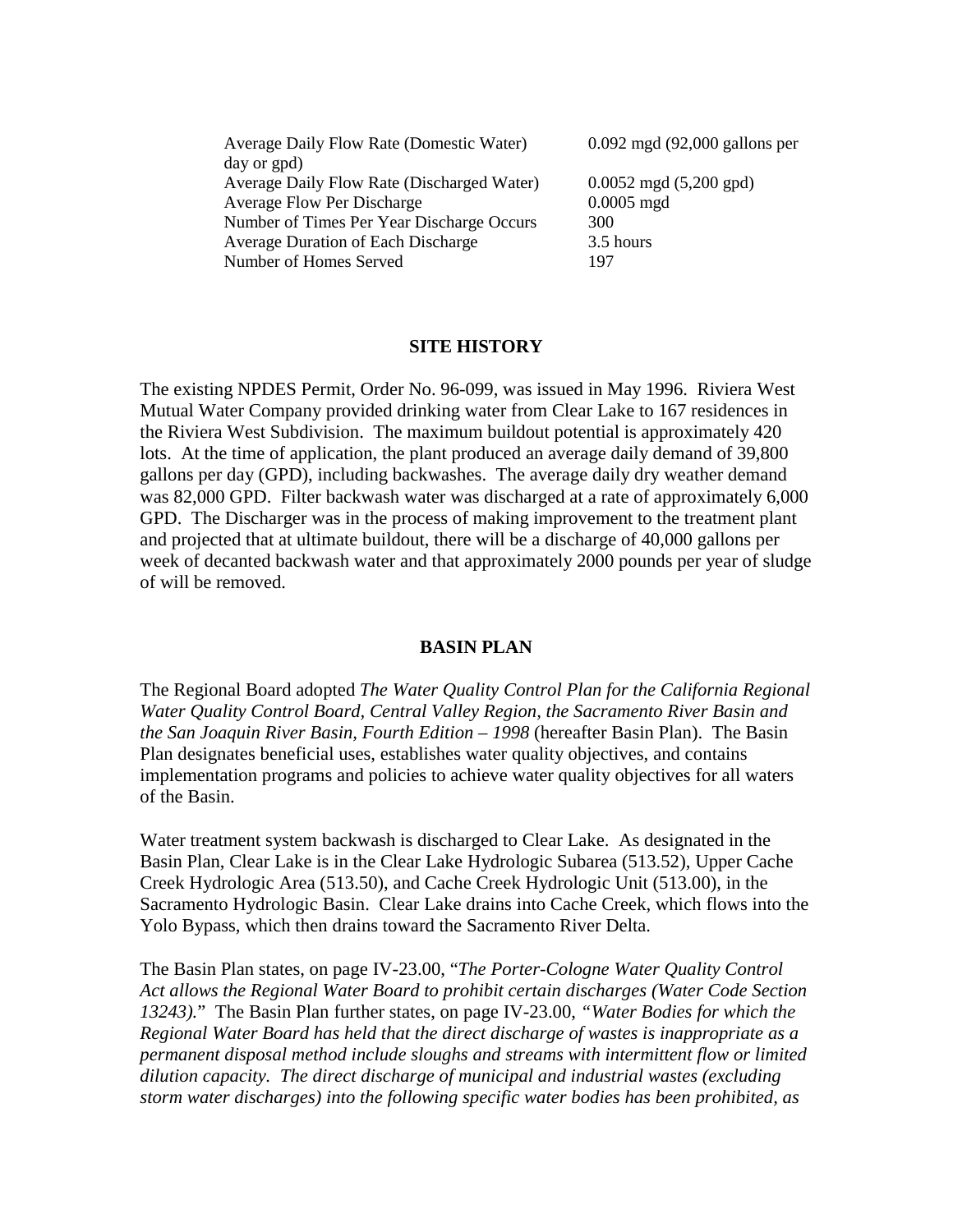*noted*". Clear Lake is included on the list of prohibited water bodies on page IV–24.00 of the Basin Plan. However, the proposed discharge is distinctly different, in quality and origin, from either industrial or municipal waste. Therefore, the discharge does not violate the Basin Plan prohibition.

#### **SURFACE WATER BENEFICIAL USES**

The Basin Plan states, on page II-1.00, "*Protection and enhancement of existing and potential beneficial uses are primary goals of water quality planning...*" and "…*disposal of wastewaters is* [not] *a prohibited use of waters of the state; it is merely a use which cannot be satisfied to the detriment of beneficial uses.*" Existing and potential beneficial uses that currently apply to surface waters of the hydrologic basins are presented in Figure II-1 and Table II-1 of the Basin Plan. The Existing Beneficial Uses of Clear Lake, as identified in Table II-1 of the Basin Plan, are Municipal and Domestic Supply, Irrigation and Stock Watering, Contact and Non-Contact Recreation including esthetic enjoyment, Warm Freshwater Habitat, Warm Spawning Habitat, and Wildlife Habitat. Cold Freshwater Habitat was also identified in Table II-1 as a Potential Beneficial Use of Clear Lake. Additional Beneficial Uses, listed on pages II-1.00 and II-2.00 that apply to Clear Lake, include Groundwater Recharge and Freshwater Replenishment. Upon review of the flow conditions, habitat values, and beneficial uses of Clear Lake, the Regional Board finds that the beneficial uses identified in the Basin Plan for Clear Lake are applicable based on the following facts:

#### **a. Municipal, Domestic, and Agricultural Supply**

The State Water Resources Control Board Resolution No. 88-63, "Sources of Drinking Water", provides that: all surface and ground waters of the State are considered to be suitable or potentially suitable, for municipal or domestic water supply and should be so designated by the Regional Boards. The State Water Resources Control Board (SWRCB) has recorded water rights for municipal, domestic uses, irrigation uses, recreational uses, and fish and wildlife protection and/or enhancement on Clear Lake. Riparian Rights, for landowners along lakes, streams, and rivers, are not recorded with the SWRCB and have precedence over other water rights. There may be other domestic and irrigation uses along Clear Lake that are not registered with the SWRCB. Regional Board staff observed residences, businesses, and recreation areas located adjacent to and near Clear Lake, which may use the water for domestic and irrigation purposes.

The Discharger extracts water from Clear Lake and treats it for domestic supply.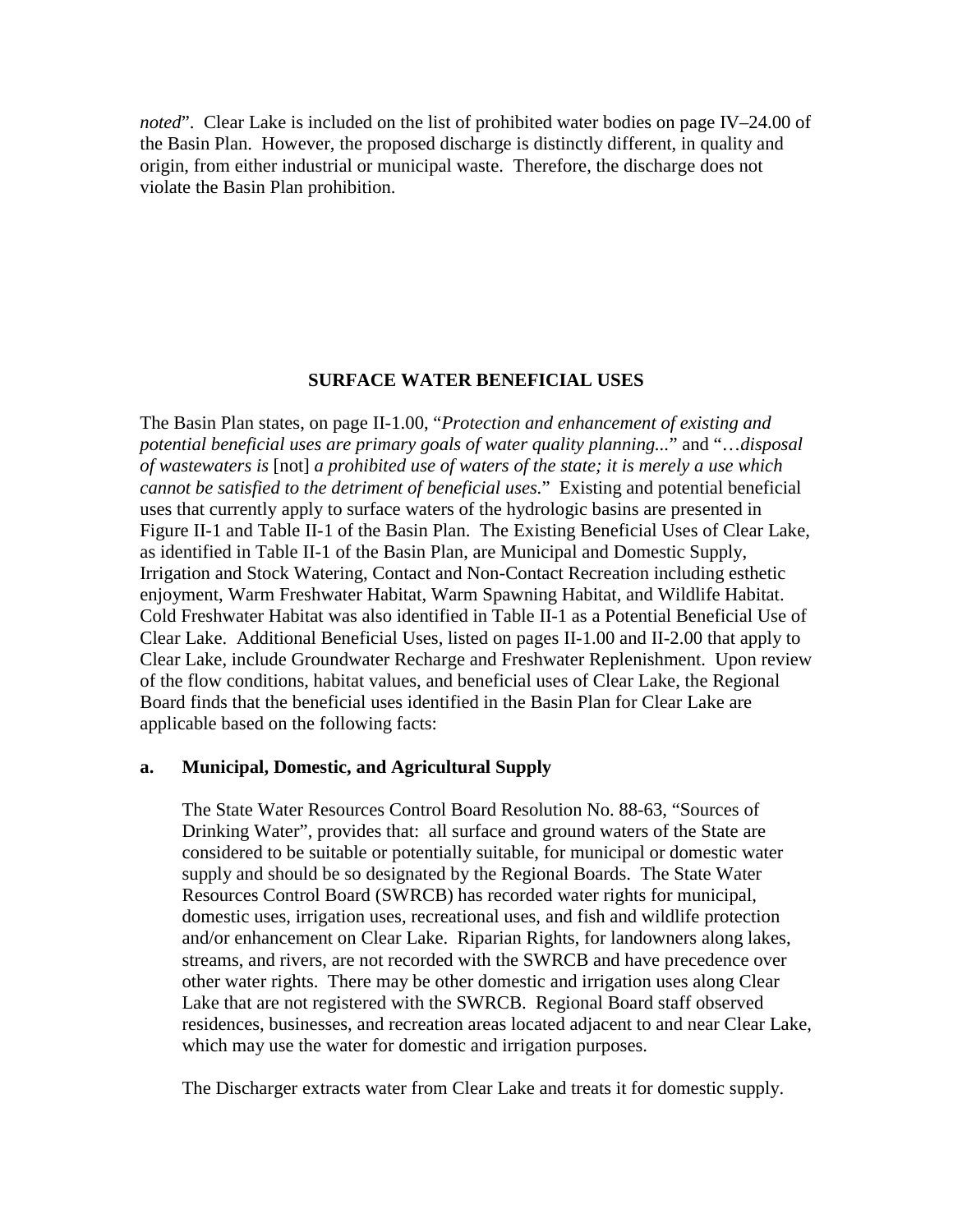Clear Lake may provide groundwater recharge at times. Groundwater is a designated source of drinking and irrigation water and there may be groundwater wells located near Clear Lake, which provide domestic and irrigation water supply.

#### **b. Water Contact and Non-contact Water Recreation and Aesthetic Enjoyment**

The Regional Board has determined that there is direct public access to Clear Lake and there are numerous recreation and residential areas adjacent to the lake. There is swimming, boating, water skiing, other water sports, and fishing on the lake.

# **c. Cold and Warm Freshwater Habitat (including preservation or enhancement of fish and invertebrates), Warm Water Spawning Habitat, and Wildlife Habitat**

The Basin Plan (Table II-1) designates Clear Lake as warm freshwater habitat and potential cold freshwater habitat. The California Department of Fish and Game has recorded the presence of the following species of fish in Clear Lake:

| <b>Black Crappie</b>   | Large Mouth Bass       |
|------------------------|------------------------|
| <b>Blackfish</b>       | Sacramento Brown Perch |
| Blue Gill              | Sacramento Pike Minnow |
| <b>Channel Catfish</b> | Threadfin Shad         |
| Carp                   | Tule Perch             |
| Hitch (Squawfish)      | White Catfish          |
| Inland Silversides     | White Crappie          |

The presence of the fish species indicates the habitat designation for Clear Lake is appropriate. The cold freshwater habitat designation necessitates that the dissolved oxygen concentration in the lake be maintained at, or above, 7.0 mg/*l*.

## **d. Groundwater Recharge**

In areas where the groundwater elevation is below the bottom of the lake, water from the lake will percolate to groundwater. Although specific hydrogeologic information is not available, it is reasonable to assume that at times Clear Lake may provide groundwater recharge. Groundwater provides a source of municipal and irrigation water supply.

## **e. Freshwater Replenishment**

The water in Clear Lake is hydraulically connected to Cache Creek and the Sacramento River Delta. Clear Lake contributes to the quantity and may impact the quality of the water in the downstream waters.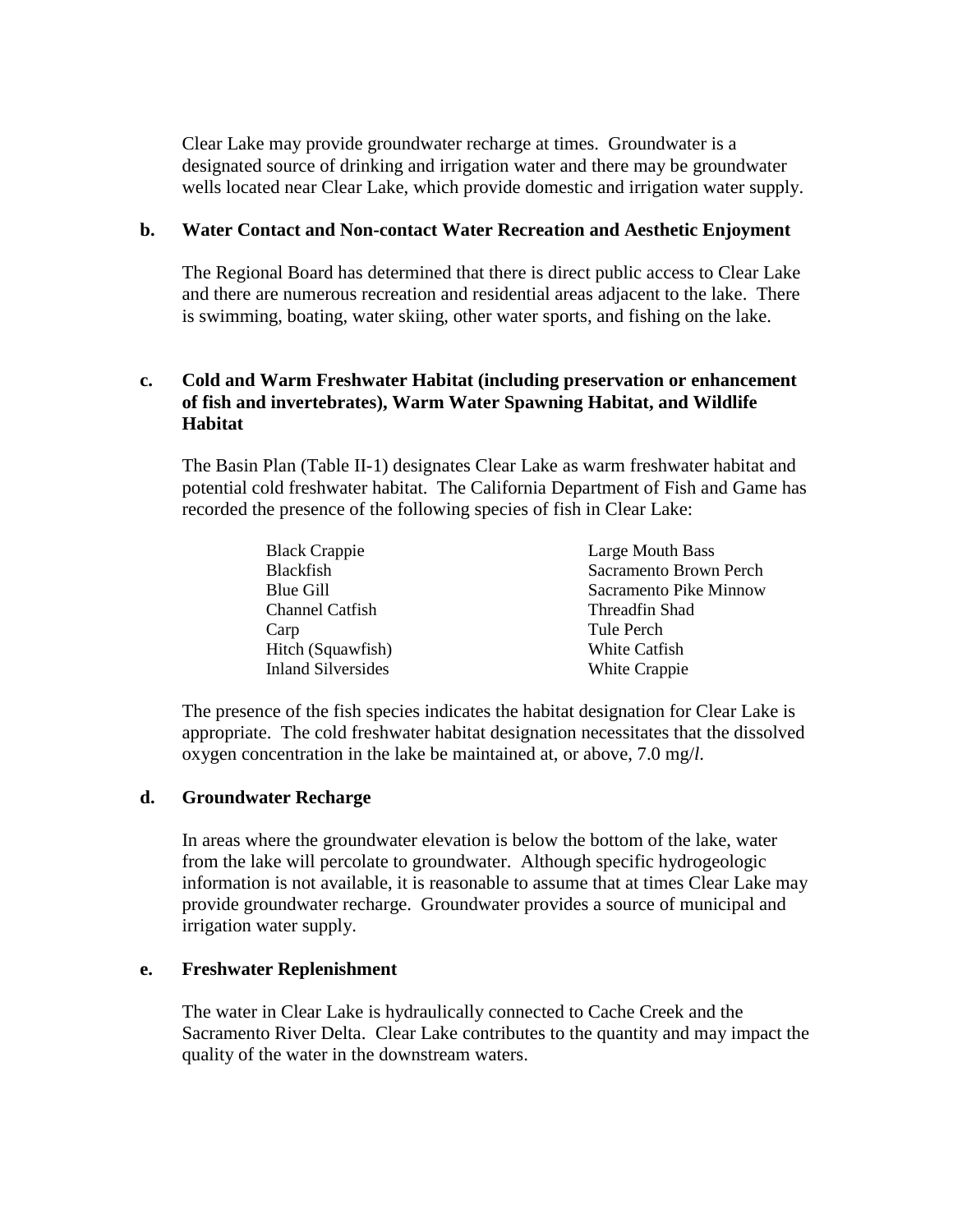#### **GROUNDWATER BENEFICIAL USES**

The beneficial uses of the underlying groundwater are municipal and domestic supply, industrial service and process supply, and agricultural supply.

# **ESTABLISHING LIMITATIONS/STUDIES**

# **NTR/CTR**

U.S. EPA adopted the *National Toxics Rule* (NTR) on 5 February 1993 and the *California Toxics Rule* (CTR) on 18 May 2000. These Rules contain criteria for priority pollutants and water quality standards applicable to this discharge. The State Water Resources Control Board adopted the *Policy for Implementation of Toxics Standards for Inland Surface Waters, Enclosed Bays, and Estuaries of California* (known as the State Implementation Plan or SIP), which contains guidance on implementation of the NTR and the CTR.

# **Pollutant Study**

Federal regulations require effluent limitations for all pollutants that are or may be discharged at a level that will cause or have the reasonable potential to cause, or contribute to an in-stream excursion above a narrative or numerical water quality standard. The proposed Order contains provisions that:

- a. Require the Discharger to conduct a study to determine whether concentrations of NTR, CTR, or other pollutants in the discharge cause or contribute to an in-stream excursion above a water quality or Basin Plan numeric or narrative objective;
- b. Require the Discharger to submit information to calculate effluent limitations for those constituents in the discharge that have a reasonable potential to cause or contribute to an in-stream excursion above a water quality objective; and
- c. Allow the Regional Board to reopen the proposed Order and include effluent limitations for those constituents.

On 10 September 2001, the Executive Officer issued a letter, in conformance with Section 13267 of the California Water Code, requiring the Discharger to prepare a technical report assessing water quality. The proposed Order is intended to be consistent with the requirements for the technical report, in requiring sampling for NTR, CTR, and additional constituents, to determine the full water quality impacts of the discharge. The technical report requirements list specific constituents, detection levels, acceptable time frames, and report requirements. The technical report requirements shall take precedence in resolving any conflicts.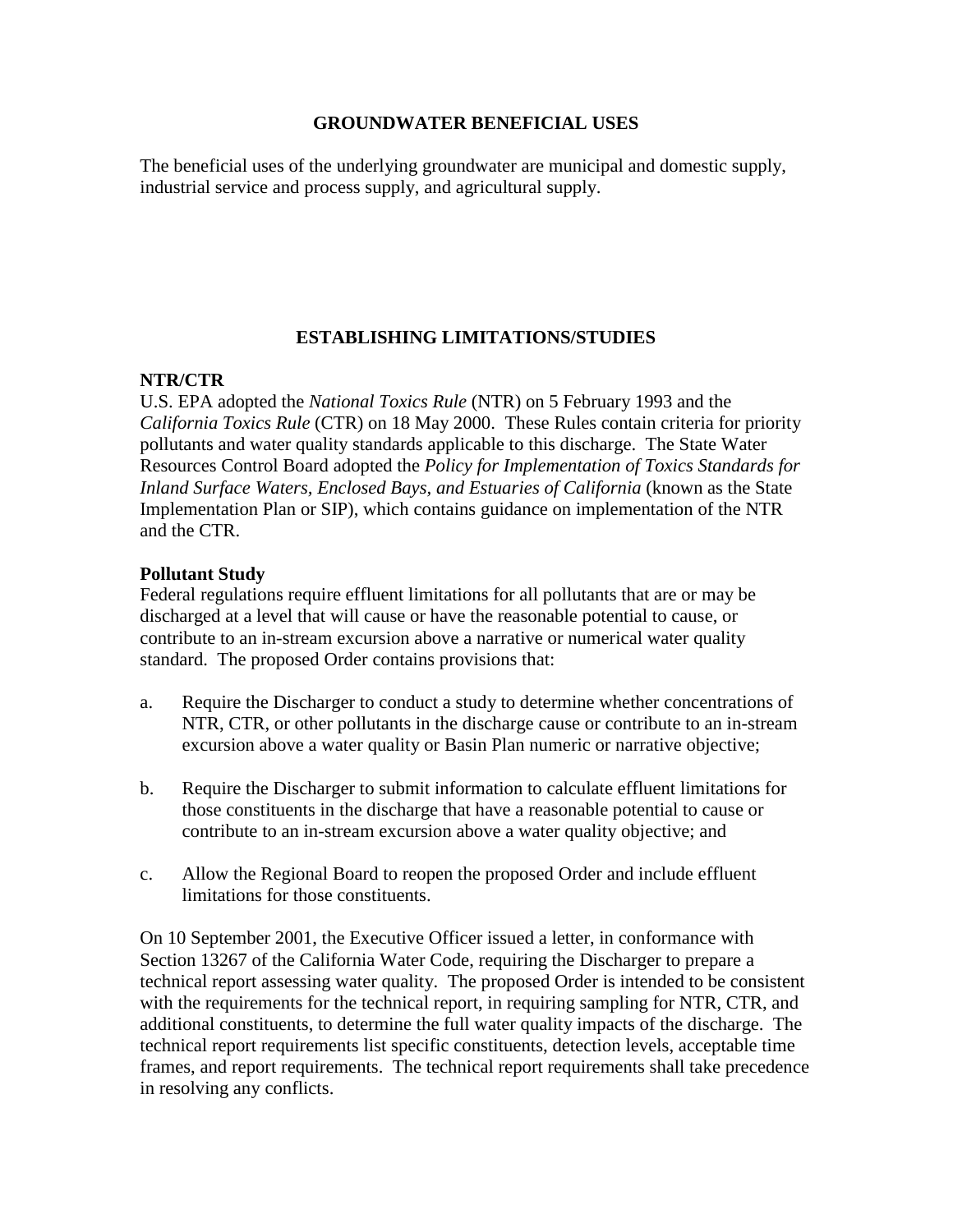#### **Discharge Limitations**

Federal regulations require effluent limitations for all pollutants that are or may be discharged at a level that will cause or have the reasonable potential to cause, or contribute to an in-stream excursion above a narrative or numerical water quality standard. Based on information submitted as part of the application, the discharge does have a reasonable potential to cause or contribute to an in-stream excursion above water quality standards and objectives for the constituents discussed below. Effluent limitations and/or studies have been included in the proposed Order.

Wastewater from the treatment facility is discharged to Clear Lake. Monitoring reports have not been submitted and no sampling has been conducted to show that assimilative capacity exists for any constituents discharged to Clear Lake. In addition, there has been no analysis of Clear Lake to show that currents in the lake would provide mixing for mixing zone or dilution credits. In general, lake and reservoir systems tend to accumulate pollutants. Therefore, dilution has not been considered in establishing discharge limitations. To protect the beneficial uses of Clear Lake, limitations, both acute and chronic, have been established as end-of-pipe limits.

# **a. Consideration of Dissolved Oxygen Limits**

The Basin Plan, on page III-5.00, identifies a numerical Water Quality Objective for Dissolved Oxygen (DO) of 7 mg/l, in waters designated for cold water beneficial uses. As specified in Table II-1 of the Basin Plan, cold water habitat is a potential Beneficial Use of Clear Lake. Therefore, the proposed Order contains an Effluent Limitation for DO of 7 mg/l.

# **b. Consideration of pH Limits**

On page III-5.00, the Basin Plan Water Quality Objective for pH states "*The pH shall not be depressed below 6.5 nor raised above 8.5. Changes in normal ambient pH levels shall not exceed 0.5 in fresh waters with designated COLD or WARM beneficial uses.*" As specified in Table II-1 of the Basin Plan, cold water habitat is a potential Beneficial Use and warm water habitat is a designated Beneficial Use of Clear Lake. The existing Order has an Effluent Limitation that specifies that the discharge shall not have a pH less than 6.0 nor greater than 9.0. However, this limitation does not conform to the Water Quality Objective. Therefore, the proposed Order contains Effluent Limitations for pH based on the Basin Plan Water Quality Objective, that pH must be maintained between 6.5 and 8.5.

## **c. Consideration of Temperature Limits**

The Discharger removes water from Clear Lake, treats it to drinking water standards, and discharges filter backwash back into Clear Lake. On page III-8.00, the Basin Plan Water Quality Objective for temperature states, "*At no time or place shall the temperature of COLD or WARM interstate waters be increased more than 5*°*F above natural receiving water temperature.*"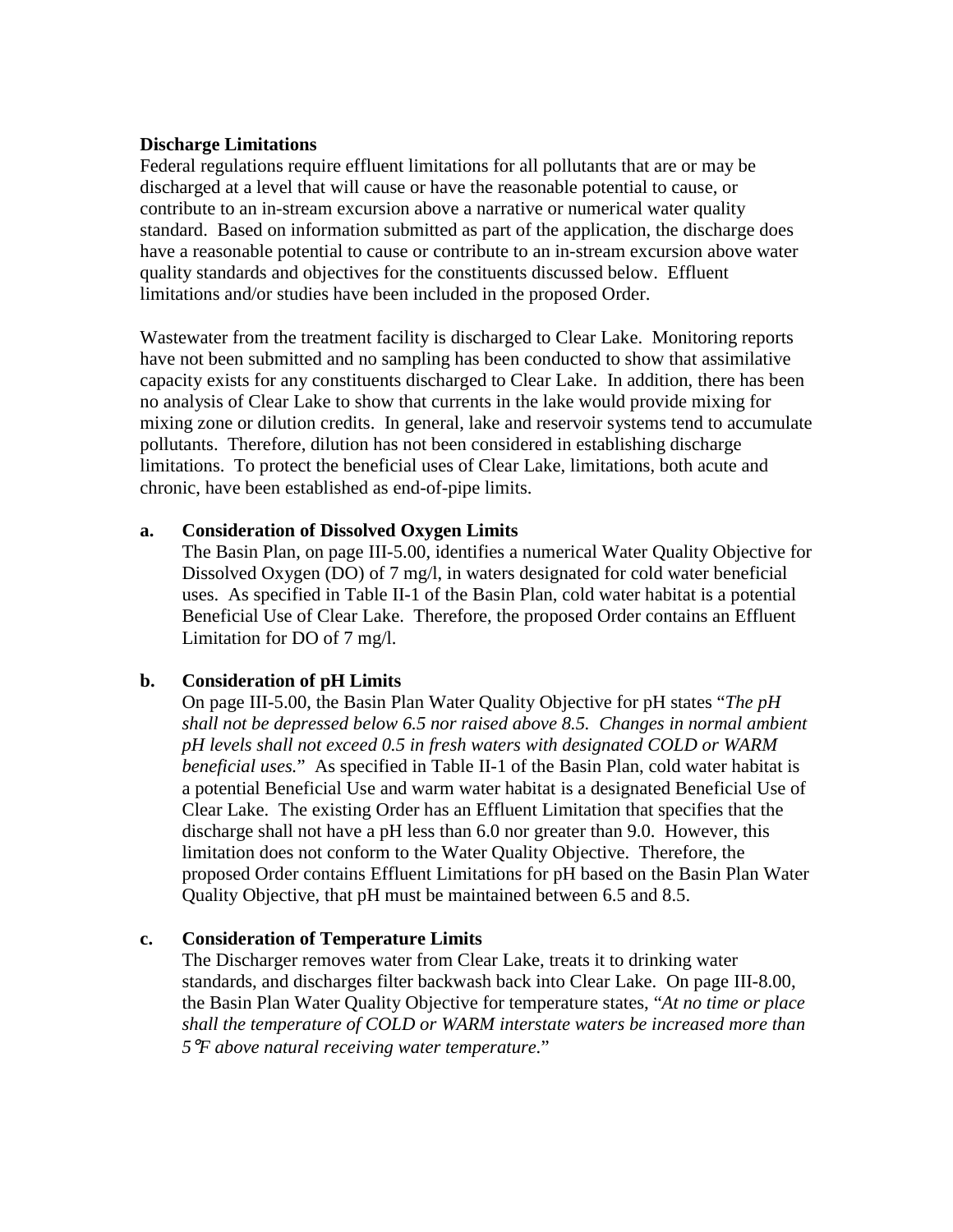Comparison of the discharge temperature with the temperature of the Lake would require collecting temperature samples from Clear Lake. However, collecting temperature data from Clear Lake involves more variables than encompassed by the scope of the proposed Order. Therefore, Effluent Limitations are not proposed at this time. The proposed Order contains Receiving Water Limitations based on the Basin Plan Water Quality Objective. The proposed Order also contains a Provision for the Discharger to report raw water, effluent, and receiving water temperature data, and consult with the California Department of Fish and Game regarding the impact the discharge temperature has on Clear Lake fisheries. The Provision also allows the Regional Board to reopen the Order and establish Effluent Limitations for temperature if new data indicates Effluent Limitations are warranted.

#### **d. Consideration of Turbidity Limits**

The Discharger removes water from Clear Lake, treats it to drinking water standards, and discharges filter backwash back into Clear Lake. The water treatment process results in accumulation of solids and the discharge of filter backwash into Clear Lake. The filter backwash may be higher in turbidity than the waters of Clear Lake. On page III-9.00, the Basin Plan Water Quality Objective for turbidity states, *"Waters shall be free of changes in turbidity that cause nuisance or adversely affect beneficial uses."*

The existing Order contains an Effluent Limitation for Turbidity of 20 NTU. However, the explanation for establishing the turbidity limitation at 20 NTU was not included in the existing Order; the value was not a former Basin Plan Water Quality Objective and it is not consistent with current Objectives. Therefore, the proposed Order does not contain the 20 NTU Effluent Limitation.

The proposed Order contains Receiving Water Limitations based on the Basin Plan Water Quality Objective for turbidity. However, establishing the turbidity of Clear Lake waters in the vicinity of the discharge is beyond the scope of the proposed Order and the resources of the Discharger. The volume of the discharge is miniscule in comparison to the volume of Clear Lake. Therefore, the impact of the turbidity of the discharge upon the turbidity of the waters of Clear Lake is minimal and Effluent Limitations are not proposed. The proposed Order contains a Provision to reopen the Order and establish Effluent Limitations, if additional turbidity information indicates that Effluent Limitations are warranted.

**e. Consideration of Limits for Electrical Conductivity and Total Dissolved Solids**  The Discharger removes water from Clear Lake, treats it to drinking water standards, and discharges filter backwash back into Clear Lake. The water treatment process results in accumulation of solids and the discharge of filter backwash into Clear Lake. The solids and filter backwash may be higher in Electrical Conductivity (EC) and Total Dissolved Solids (TDS) than Clear Lake. Title 22 of the California Code of Regulations, contains Secondary Maximum Contaminant Levels (MCLs) for EC and TDS as follows: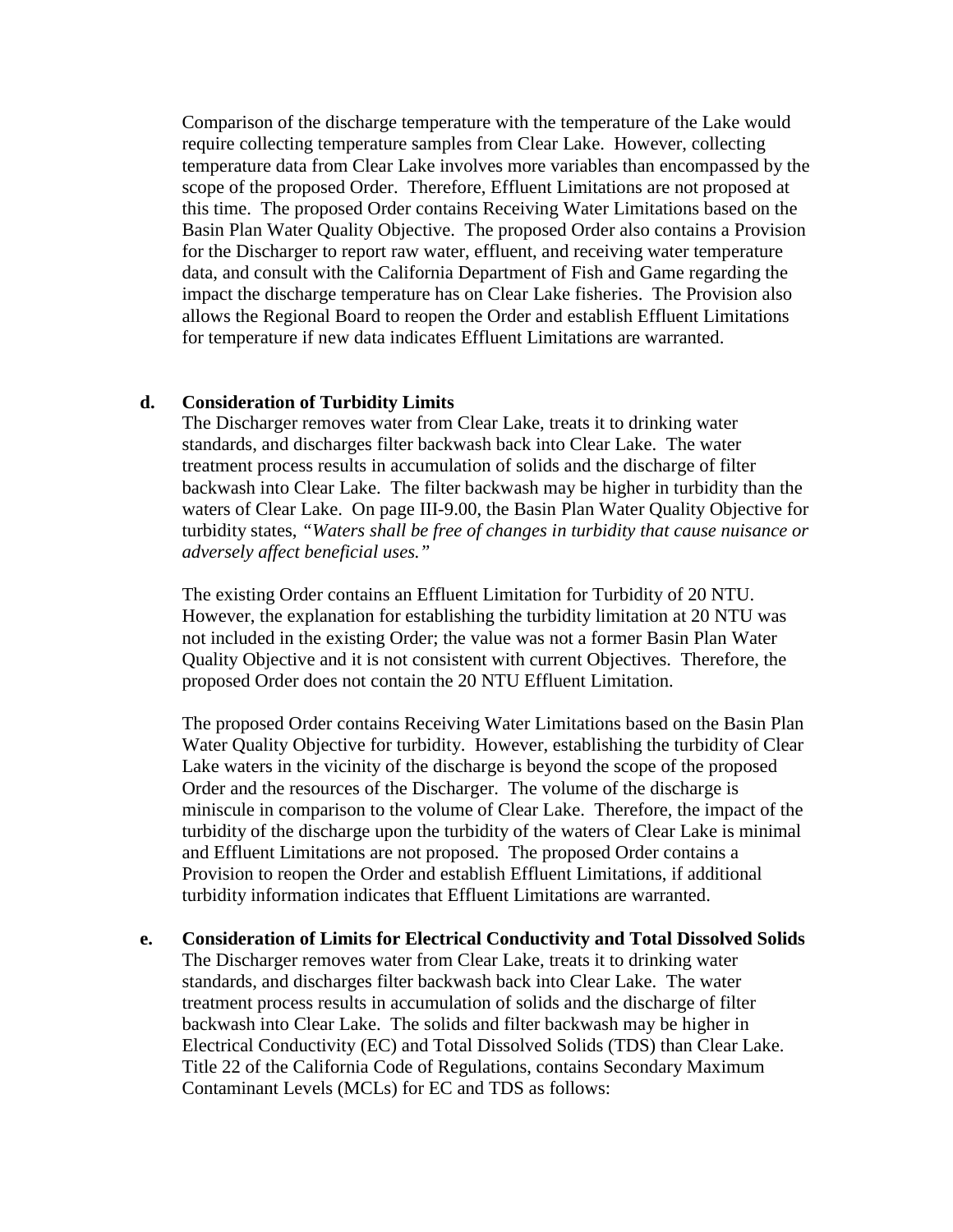|                 | Recommended | Upper | <b>Short Term</b> |
|-----------------|-------------|-------|-------------------|
| Constituent     | Level       | Level | Maximum           |
| $EC$ (µmhos/cm) | 900         | 1600  | 2200              |
| $TDS$ (mg/l)    | 500         | 1000  | 1500              |

Irrigation supply is a beneficial use of both surface and groundwater. An EC limitation of 700 µmhos/cm is recommended to protect salt-sensitive crops. Clear Lake is used for irrigation. The discharge from the water treatment facility has the potential to discharge wastewater that has high EC and TDS. Therefore, Effluent Limitations for EC and TDS, based on the Secondary MCLs have been included in the proposed Order. Because the Effluent Limitations are based on existing Drinking Water Objectives, a schedule for compliance with the EC and TDS Effluent Limitations is included in the accompanying Cease and Desist Order No. R5-2002-0131.

#### **f. Consideration of Chlorine Limits**

The Basin Plan prohibits the discharge of toxic materials in toxic concentrations. Chlorine can cause toxicity to aquatic organisms when discharged to surface waters in sufficient concentrations. U.S. EPA recommends, in its Ambient Water Quality Criteria for the Protection of Fresh Water Aquatic Life, that chlorine concentrations not exceed 0.02 mg/l as a 1-hour average (daily maximum) and 0.01 mg/l as a 4-day average. The Discharger uses chlorine for disinfection as part of the water treatment process, and as a result, may discharge chlorine to Clear Lake. The use of chlorine in the treatment process presents a reasonable potential that chlorine residual could be discharged in toxic concentrations. The existing Order contains an effluent limitation for chlorine of 0.1 mg/l as a Daily Maximum, which does not conform to U.S. EPA criteria. Therefore, in the proposed Order, Effluent Limitations for chlorine residual based on Ambient Water Quality Criteria, have been included to protect the aquatic life beneficial uses of Clear Lake. The Discharger has the capability of installing a temporary dechlorination system to meet the discharge limitations for chlorine. A temporary system can quickly be installed to add a dechlorination chemical. Because the Effluent Limitations are based on the Narrative Toxicity Objective, the requirement for immediate compliance with the chlorine limitations is included in the accompanying Cease and Desist Order No. R5-2002-0131.

#### **g. Consideration of Chloroform Limits**

Chloroform was detected in an effluent sample at 3.5 µg/l. In the CTR, the U.S. EPA has not listed any chloroform criteria for freshwater aquatic life, and has reserved the criteria for Human Health and may adopt new criteria at a later date. The amount of Chloroform detected was well below the U.S. EPA Drinking Water Standard Primary Maximum Contaminant Level for Total Trihalomethanes of 100 µg/l (sum of concentrations of Bromoform, Bromodichloromethane, Chloroform, and Dibromochloromethane). Therefore, the proposed Order contains no Effluent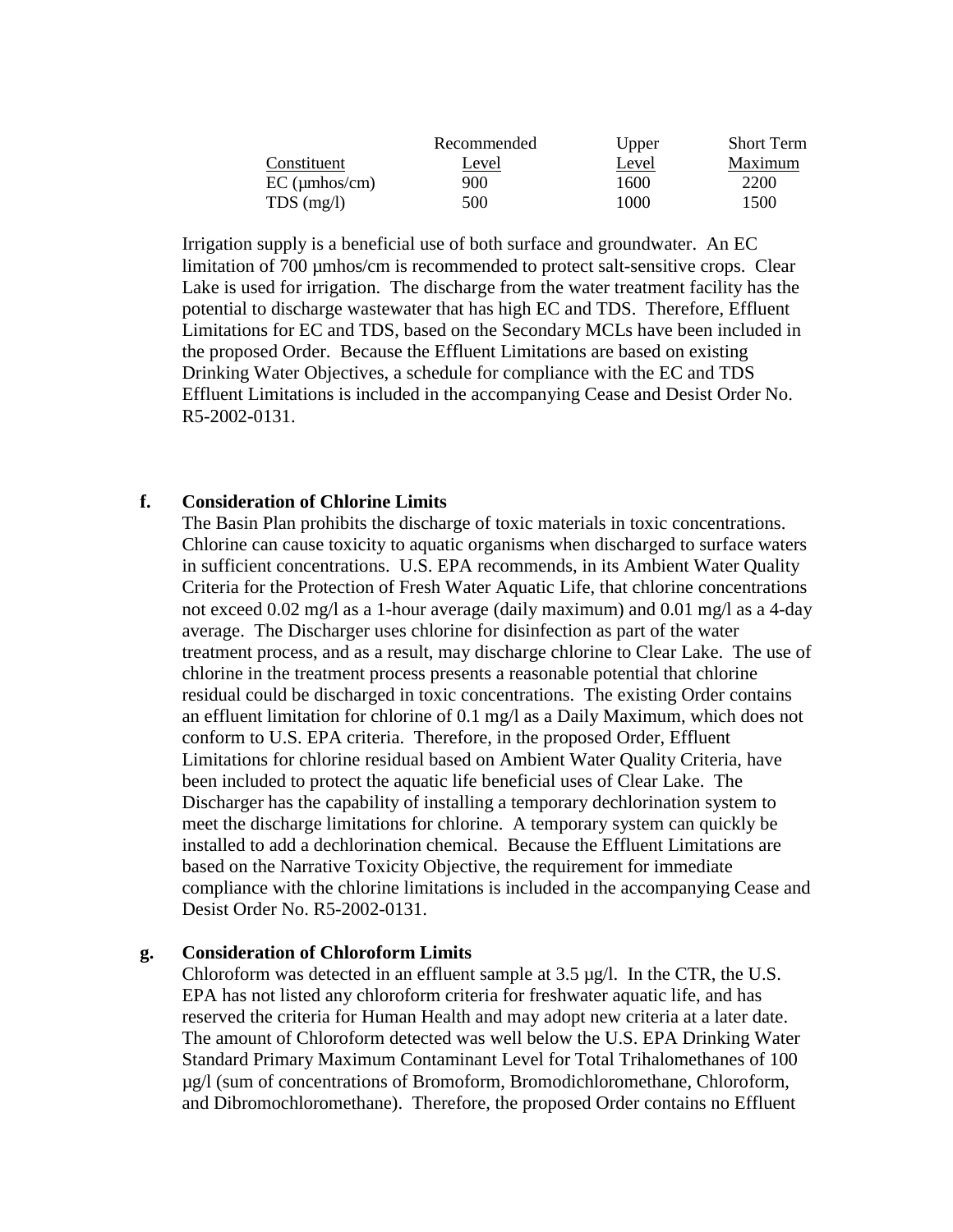Limitation from Chloroform. The proposed Order contains a Provision that allows the Regional Board to reopen the Order to add Chloroform Effluent Limitations based on the adoption of new Chloroform criteria by U.S. EPA and/or information collected by the Discharger in the monthly monitoring reports.

# **h. Consideration of Bromodichloromethane Limits**

Bromodichloromethane was detected in an effluent sample at 1.5 µg/l. In the CTR, the U.S. EPA has listed a criterion for the protection of Human Health (10-6 risk for carcinogens), for Consumption of Water and Organisms, at 0.56 µg/l. The detected concentration exceeds the criterion. Therefore, an Effluent Limitation for Bromodichloromethane of 0.56 µg/l has been established in the proposed Order. The effluent concentration of Bromodichloromethane threatens to exceed the proposed Effluent Limitation, which was based on the CTR. Therefore, the proposed Order contains a Provision with a compliance schedule for implementing the Effluent Limitations for Bromodichloromethane. The Provision also allows the Regional Board to reopen the Order to modify the Bromodichloromethane Effluent Limitations based on the adoption of new criteria by U.S. EPA and/or information collected by the Discharger in the monthly monitoring reports.

# **i. Consideration of Total Trihalomethanes Limits**

The U.S. EPA Drinking Water Standard Primary Maximum Contaminant Level for Total Trihalomethanes is 100 µg/l (sum of concentrations of Bromoform, Bromodichloromethane, Chloroform, and Dibromochloromethane). Bromodichloromethane was detected in an effluent sample at 1.5 µg/l and Chloroform was detected at 3.5 µg/l. Bromoform and Dibromochloromethane were not detected. The sum of the concentrations, 5.0 µg/l, is well below the criterion of 100 µg/l. Therefore, the proposed Order does not contain an Effluent Limitation for Total Trihalomethanes.

# **j. Consideration of Aluminum Limits**

The proposed Order and the Basin Plan prohibit the discharge of toxic constituents in toxic amounts. Aluminum is an element that is found naturally in soils and the water that comes in contact with the soil. The Discharger uses alum (Aluminum sulfate) as a coagulant in the water treatment process, and as a result, may discharge aluminum to Clear Lake. The U.S. EPA has developed Drinking Water Standards and Ambient Water Quality Criteria for the Protection of Freshwater Aquatic Life for aluminum. The use of aluminum in the treatment process presents a reasonable potential that aluminum could be discharged in toxic concentrations. It is possible for the Discharger to stop discharging aluminum by replacing alum with a different coagulant. The proposed Order contains Effluent Limitations based on Ambient Water Quality Criteria. Because the imposition of Effluent Limitations is based on the Narrative Toxicity Objective, a compliance schedule is included in the accompanying Cease and Desist Order No. R5-2002-0131.

# **k. Consideration of Mercury Limits**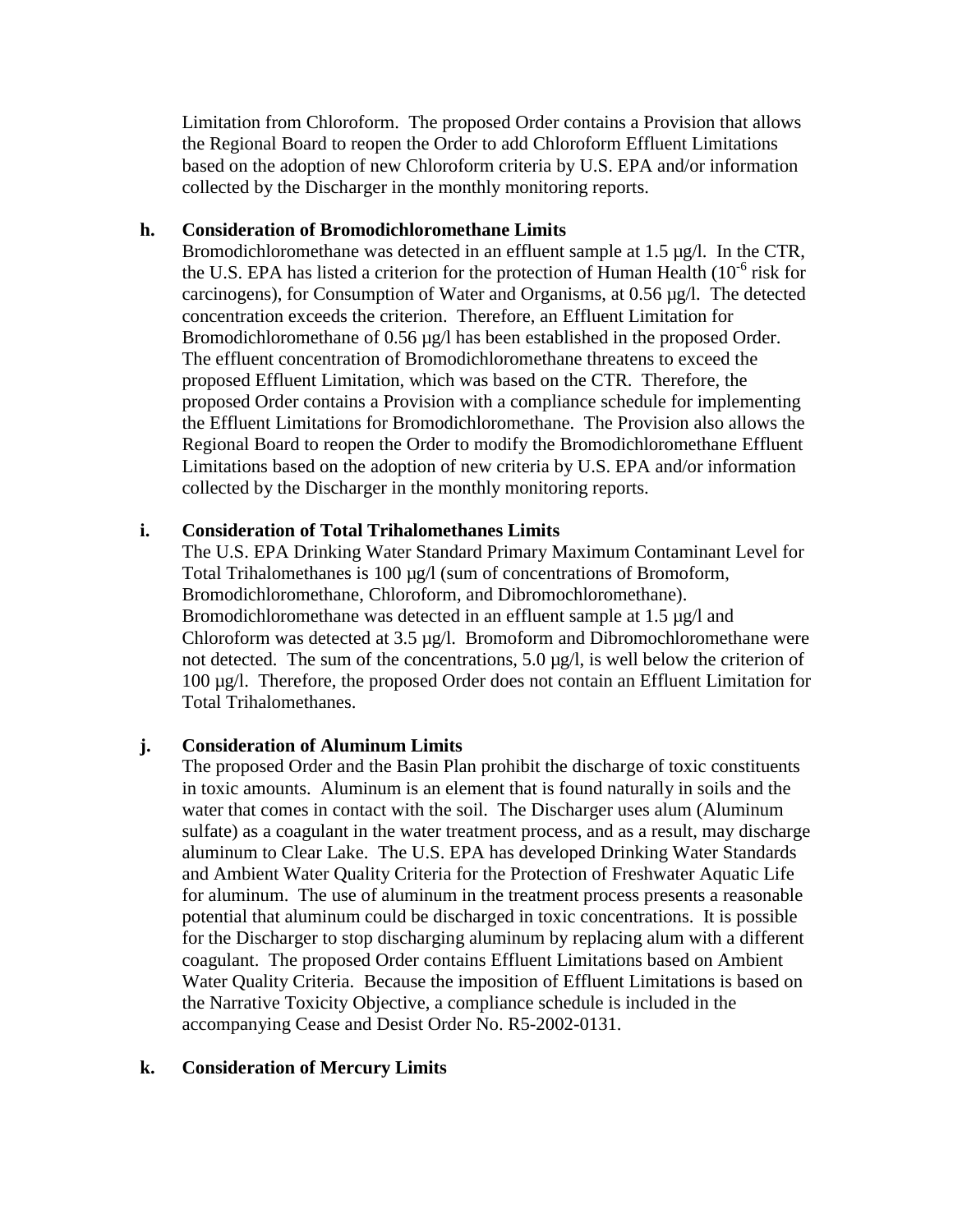#### **Water Quality Limited Segments/303(d) List**

On page IV-7.00, the Basin Plan defines Water Quality Limited Segments (WQLSs) as "*those sections of lakes, streams, rivers, or other fresh water bodies where water quality does not meet (or is not expected to meet) water quality standards even after the application of appropriate effluent limitations for point sources*." The Basin Plan goes on to state on page IV-7.00, "*Additional treatment beyond minimum federal requirements will be imposed on dischargers to WQLSs. Dischargers will be assigned or allocated a maximum allowable load of critical pollutants so that water quality objectives can be met in the segment.*" The Basin Plan contains a list (known as the 303(d) List) of WQLSs in Appendix Item 38.

Mercury is included on the 303(d) list, as a pollutant that causes impairment of Clear Lake. Mercury concentrations in water samples from Clear Lake have exceeded 0.050 µg/l, the Human Health criterion for mercury, for consumption of water and aquatic organisms. Mercury concentrations in tissue from fish and birds, living in and on Clear Lake, have also exceeded health criteria. Therefore, the discharge from the water treatment facility must not cause or contribute to increased mercury levels in fish tissue to meet the requirements of the anti-degradation policy described in Resolution No. 68-16 and the anti-degradation policy described in the Code of Federal Regulations 40 CFR 131.12(a)(1) (included in the Basin Plan as Appendix Items 2 and 39, respectively).

# **California Toxics Rule Criteria for Mercury**

The Human Health criterion  $(10^{-6}$  risk for carcinogens) in the CTR for mercury, for consumption of water and aquatic organisms, is 0.050 µg/l. U.S. EPA acknowledges in the Code of Federal Regulations, 40 CFR Part 131, that Human Health criteria may not be protective of some aquatic or endangered species and that "more stringent mercury limits may be determined and implemented through use of the State's narrative criterion." In the CTR, the U.S. EPA reserved the mercury criteria for freshwater and aquatic life and may adopt new criteria at a later date.

#### **California Toxics Rule/Intake Water Credits**

On pages 17 and 18, the State Implementation Plan (SIP) for the CTR also contains Section 1.4.4 Intake Water Credits, as follows:

*"A RWQCB may consider priority pollutants in intake water on a pollutant-bypollutant and discharge-by-discharge basis when establishing water quality-based effluent limitations, provided that the discharger has demonstrated to the satisfaction of the RWQCB that the following conditions are met:* 

- *(1) The observed maximum ambient background concentration, as determined in section 1.4.3.1, and the intake water concentration of the pollutant exceed the most stringent applicable criterion/objective for that pollutant;*
- *(2) The intake water credits provided are consistent with any TMDL applicable to the discharge that has been approved by the RWQCB, SWRCB, and U.S. EPA;*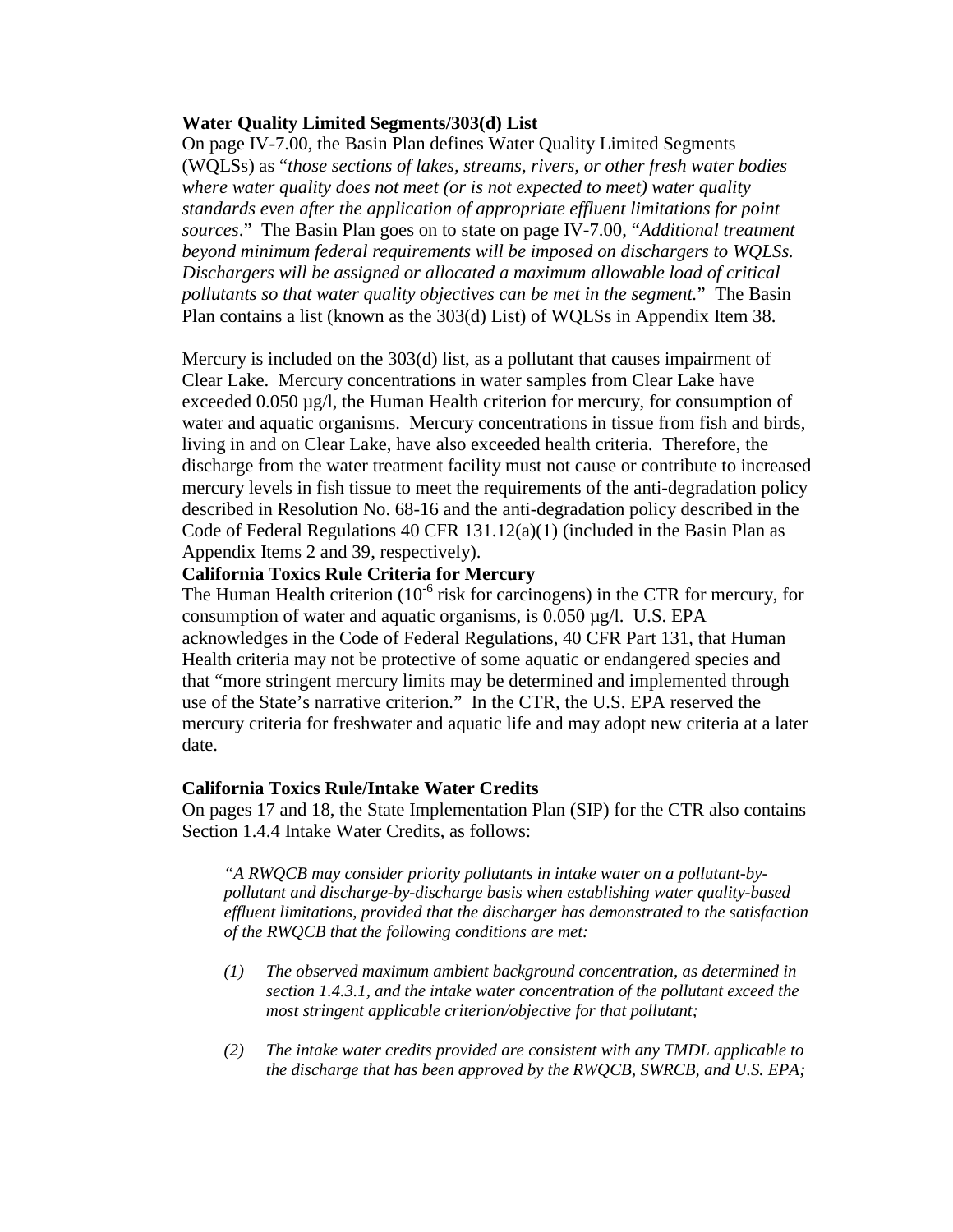- *(3) The intake water is from the same water body as the receiving water body. The discharger may demonstrate this condition by showing that:* 
	- *(a) the ambient background concentration of the pollutant in the receiving water, excluding any amount of the pollutant in the facility's discharge, is similar to that of the intake water;*
	- *(b) there is a direct hydrological connection between the intake and discharge points;*
	- *(c) the water quality characteristics are similar in the intake and receiving waters; and*
	- *(d) the intake water pollutant would have reached the vicinity of the discharge point in the receiving water within a reasonable period of time and with the same effect had it not been diverted by the discharger.*

*The RWQCB may also consider other factors when determining whether the intake water is from the same water body as the receiving water body;* 

- *(4) The facility does not alter the intake water pollutant chemically or physically in a manner that adversely affects water quality and beneficial uses; and*
- *(5) The timing and location of the discharge does not cause adverse effects on water quality and beneficial uses that would not occur if the intake water pollutant had been left in the receiving water body.*

*Where the above conditions are met, the RWQCB may establish effluent limitations allowing the facility to discharge a mass and concentration of the intake water pollutant that is no greater than the mass and concentration found in the facility's intake water. A discharger may add mass of the pollutant to its waste stream if an equal or greater mass is removed prior to discharge, so there is no net addition of the pollutant in the discharge compared to the intake water. Where proper operation and maintenance of the facility's treatment system results in the removal of an intake water pollutant, the RWQCB may establish limitations that reflect the lower mass and concentration of the pollutant achieved by such treatment…* 

*The permit shall specify how compliance with mass- and concentration-based limitations for the intake water pollutant will be assessed. This may be done by basing the effluent limitation on ambient background concentration data. Alternatively, the RWQCB may determine compliance by simultaneously monitoring the pollutant concentration in the intake water and in the effluent. This monitoring may be supplemented by monitoring internal waste streams or by a RWQCB evaluation of the use of best management practices."* 

#### As defined in the SIP in Appendix 1:

*"Best Management Practices (BMPs) are methods, measures, or practices designed and selected to reduce or eliminate the discharge of pollutants to surface waters from the point and nonpoint source discharges including storm water. BMPs include*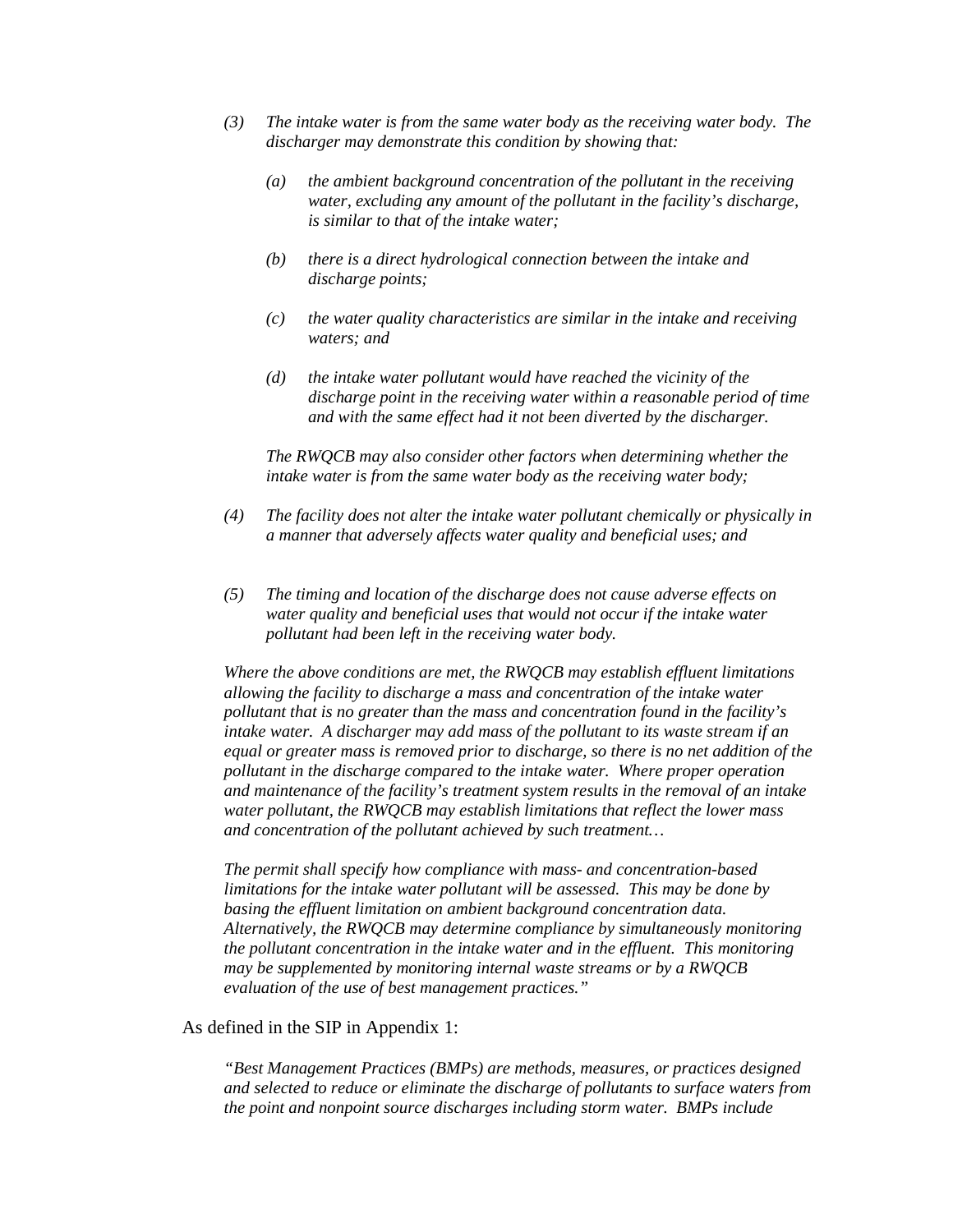*structural and non-structural controls, and operation and maintenance procedures, which can be applied before, during, and/or after pollution producing activities."* 

#### **Application of Intake Water Credits**

To consider Intake Water Credits when establishing discharge limits for mercury to Clear Lake, the conditions listed above must be met by the discharge, as follows:

- Condition (1) Concentrations of mercury in water samples from Clear Lake exceed current water quality standards;
- Condition (2) There are, as yet, no TMDLs established for Clear Lake;
- Condition (3) The Discharger extracts water from Clear Lake, treats it for drinking water consumption, and discharges backwash from the filters back into Clear Lake.
- Conditions (4) and (5) –Because the only source of filter backwash water is Clear Lake, discharging it back into Clear Lake will not increase the mass of mercury discharged. The filter process does not alter mercury chemically, but mercury may be more concentrated in the backwash discharge than in Clear Lake. Therefore, a mass-based Effluent Limit for mercury qualifies for Intake Water Credits, while a concentration-based Effluent Limit does not.

#### **Concentration-Based Effluent Limitation for Mercury**

Clear Lake is known to contain mercury concentrations in excess of water quality standards. The Discharger extracts water from Clear Lake, treats it for drinking water supply, and discharges backwash from the water treatment filters back into Clear Lake. The filter backwash discharge into Clear Lake may contain mercury in excess of water quality standards and at higher concentrations than the water in Clear Lake. Methylmercury probably also concentrates in the discharge and is the form of mercury of greatest concern. However, there is currently no standard method to translate the fish tissue concentration of methylmercury into a water column concentration. The Code of Federal Regulations, 40 CFR 122.44(d)(1)(iii), states that when a discharge causes, has the reasonable potential to cause, or contributes to an in-stream excursion above allowable numeric criteria for an individual pollutant, the NPDES permit must contain an effluent limit. Clear Lake is a source of drinking water. Therefore, based on the considerations enumerated and discussed above, a concentration-based Effluent Limitation has been established for mercury, in the proposed Order, at the Human Health Criterion of  $0.050 \mu g/l$ .

#### **Mass-Based Effluent Limitation for Mercury**

The proposed Order contains a mass-based Effluent Limitation for mercury, such that the mass of mercury in the discharge shall not exceed the monthly mass of mercury in water samples from Clear Lake. The mass of mercury in the discharge and in lake samples must be calculated for each reporting period. The Effluent Limitation is calculated by multiplying the volume of water extracted per month by the concentration of mercury reported by the laboratory. The amount of mercury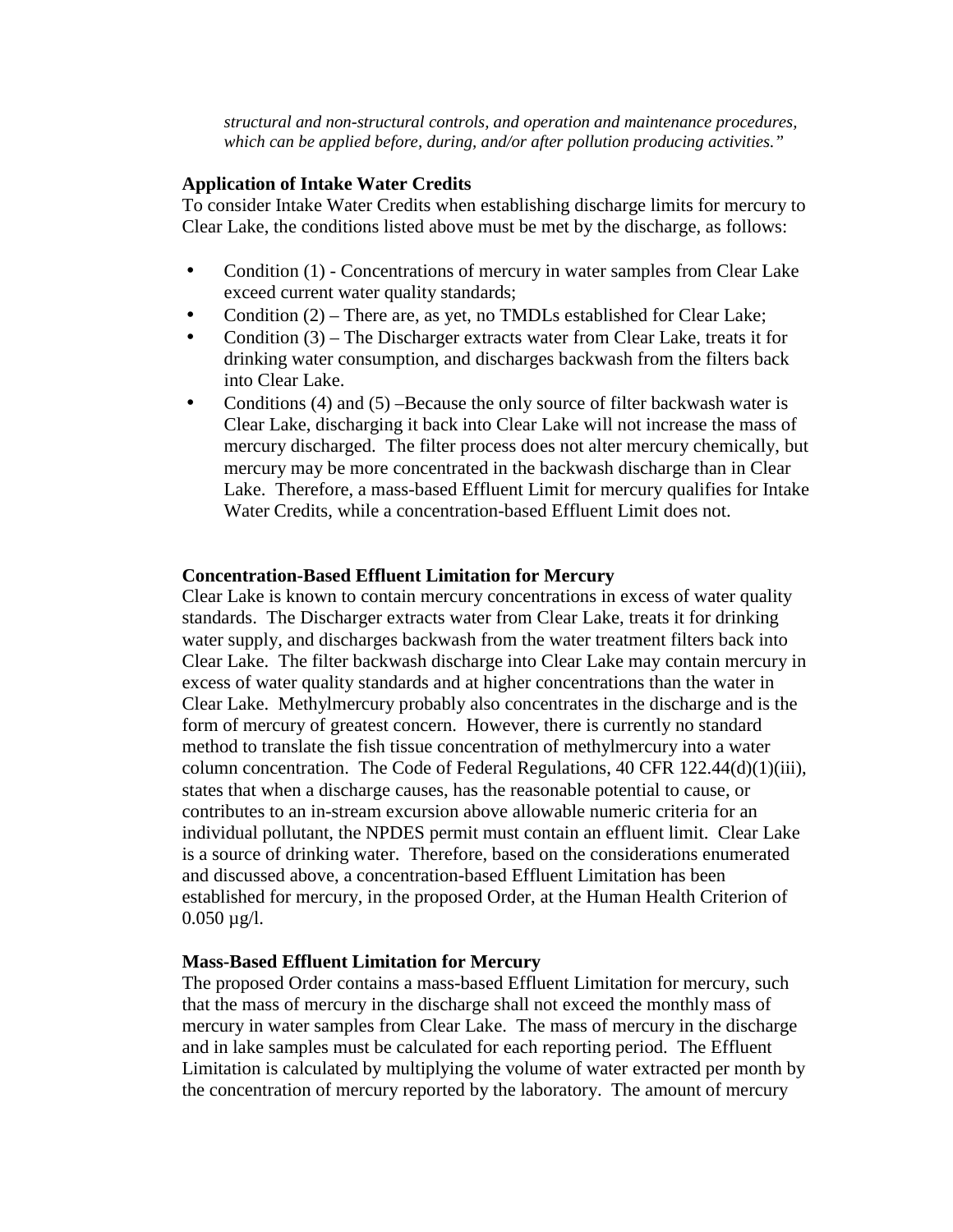that is discharged, and that must be compared to the Effluent Limitation, must be calculated by multiplying the total volume discharged per month by the concentration of mercury in the effluent reported by the laboratory.

Because the Effluent Limitations are based on the CTR, the proposed Order contains a Provision with a schedule for implementing the Effluent Limitations for mercury. The Provision also allows the Regional Board to reopen the Order to modify the mercury Effluent Limitations based on the adoption of new mercury criteria by U.S. EPA and/or information collected by the Discharger in the monthly monitoring reports.

#### **Calculation to determine monthly mass-based mercury Effluent Limitation:**

(Volume) x (Concentration) x (Conversion Factor) = Mass of Mercury (grams)

or

(# gallons in 1 month) x (#  $\mu$ g/l) x (3.785 liters/gallon) = Mass of Mercury (grams)

Volume = Gallons of Raw Water extracted from the Lake in 1 month Concentration = Mercury concentration in Raw Water sample reported by laboratory  $(\mu g/l)$ Conversion Factor  $= 3.785$  liters/gallon

#### **Calculation to determine mass of mercury in the effluent in 1 month:**

(Volume) x (Concentration) x (Conversion Factor) = Mass of Mercury (grams)

or

(# gallons in 1 month) x (#  $\mu$ g/l) x (3.785 liters/gallon) = Mass of Mercury (grams)

Volume = Gallons of Effluent discharged to the Lake in 1 month Concentration = Mercury concentration in Effluent sample reported by laboratory  $(\mu g/l)$ Conversion Factor =  $3.785$  liters/gallon

The proposed Order contains new Effluent Limitations for Dissolved Oxygen (DO), pH, Chlorine, Electrical Conductivity (EC), Total Dissolved Solids (TDS), Aluminum, and Mercury. The proposed Order contains Provisions with compliance schedules for the Discharger to implement the necessary improvements to comply with the new Mercury and Bromodichloromethane Limitations. The accompanying Cease and Desist Order contains schedules for compliance with the new EC, TDS, Chlorine, and Aluminum Limitations.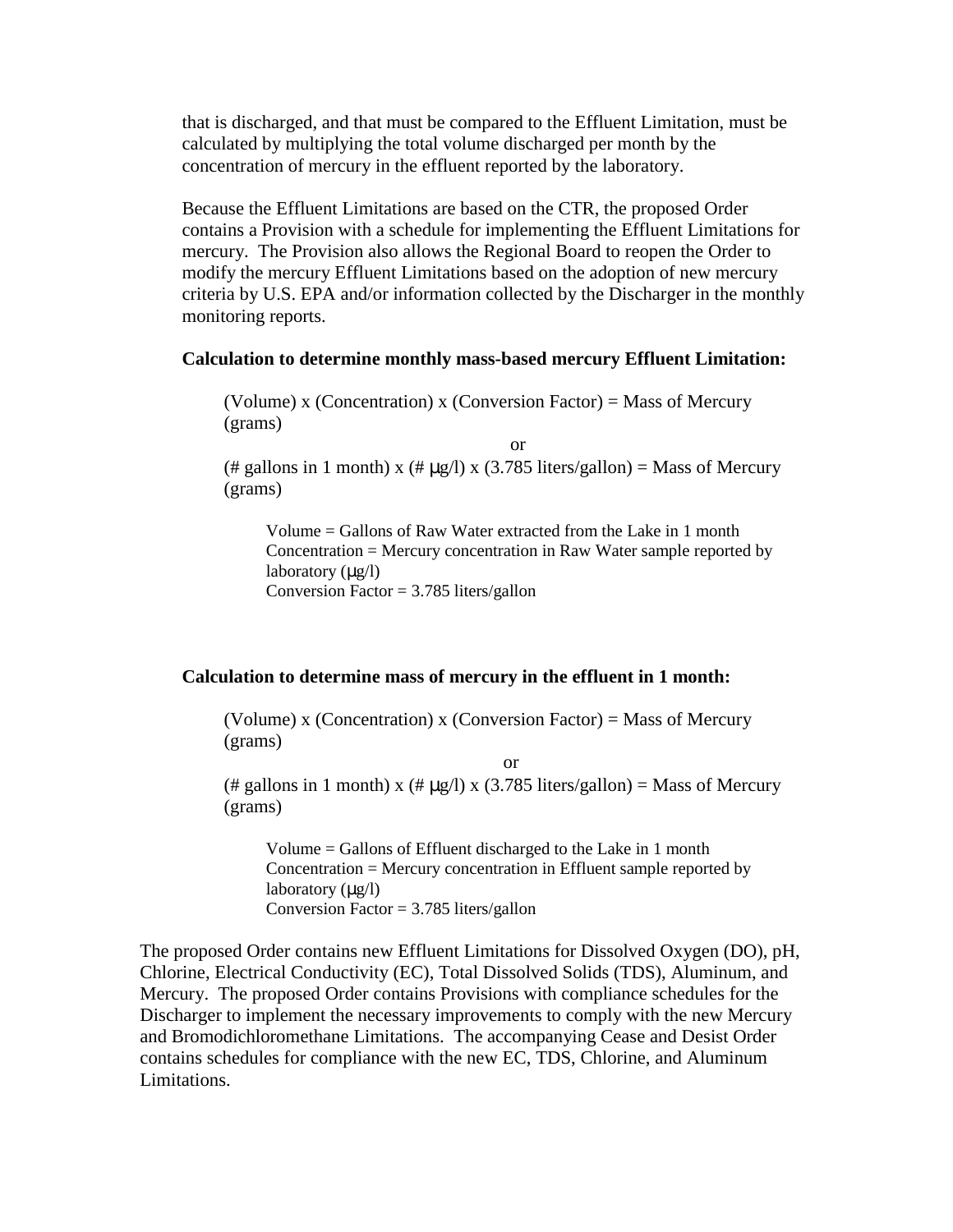# **BASIN PLAN WATER QUALITY OBJECTIVE FOR TOXICITY**

The Basin Plan contains a narrative Water Quality Objective for Toxicity on page III-8.00, which states in part:

*"All waters shall be maintained free of toxic substances in concentrations that produce detrimental physiological responses in human, plant, animal, or aquatic life. This objective applies regardless of whether the toxicity is caused by a single substance or the interactive effect of multiple substances. Compliance with this objective will be determined by analyses of indicator organisms, species diversity, population density, growth anomalies, and biotoxicity tests of appropriate duration or other methods as specified by the Regional Water Board…* 

*As a minimum, compliance with this objective… shall be evaluated with a 96-hour bioassay…* 

*In addition, effluent limitations based upon acute biotoxicity tests of effluents will be prescribed where appropriate…"* 

The existing Order has no Provisions, Effluent Limitations or monitoring and reporting requirements for toxicity. The proposed Order contains an Effluent Limitation for the 96 hour bioassay. The proposed Monitoring and Reporting Program contains requirements for conducting chronic biotoxicity tests. The proposed Order also contains a Provision for establishing Effluent Limitations, if necessary based on the results of the chronic biotoxicity tests.

## **VIOLATIONS OF REPORTING REQUIREMENTS**

The Regional Board adopted existing Order 96-099 on 3 May 1996. Provision E.3 states, "*The Discharger shall comply with the attached Monitoring and Reporting Program No. 96-099, which is part of this Order, and any revisions thereto, as ordered by the Executive Officer.*" The Monitoring and Reporting Program specifies the frequency of monitoring and constituents to be monitored. The Monitoring and Reporting Program specifies that monitoring data for Raw Water Supply, Surface Water Effluent, and Receiving Water is to be submitted quarterly and Sludge monitoring data is to be submitted annually. The Discharger, in violation of Provision E.3, has submitted no quarterly or annual monitoring reports. Past failures to submit monitoring reports indicate that the Discharger threatens to violate the similar Provision in the proposed Order. The accompanying Cease and Desist Order No. R5-2002-0131 requires that the Discharger begin submittal of monitoring reports immediately.

Continued failure to submit monitoring reports may result in additional enforcement, including Administrative Civil Liability. Failure to submit monitoring reports is a violation of Section 13383 of the California Water Code, which gives the Regional Board the authority to establish monitoring and reporting requirements for NPDES permits. Civil Liability for violation of Section 13383 is up to \$10,000 for each day in which the violation occurs. In addition, failure to submit monitoring reports is a violation of Section 13267 of the California Water Code, which gives the Regional Board authority to